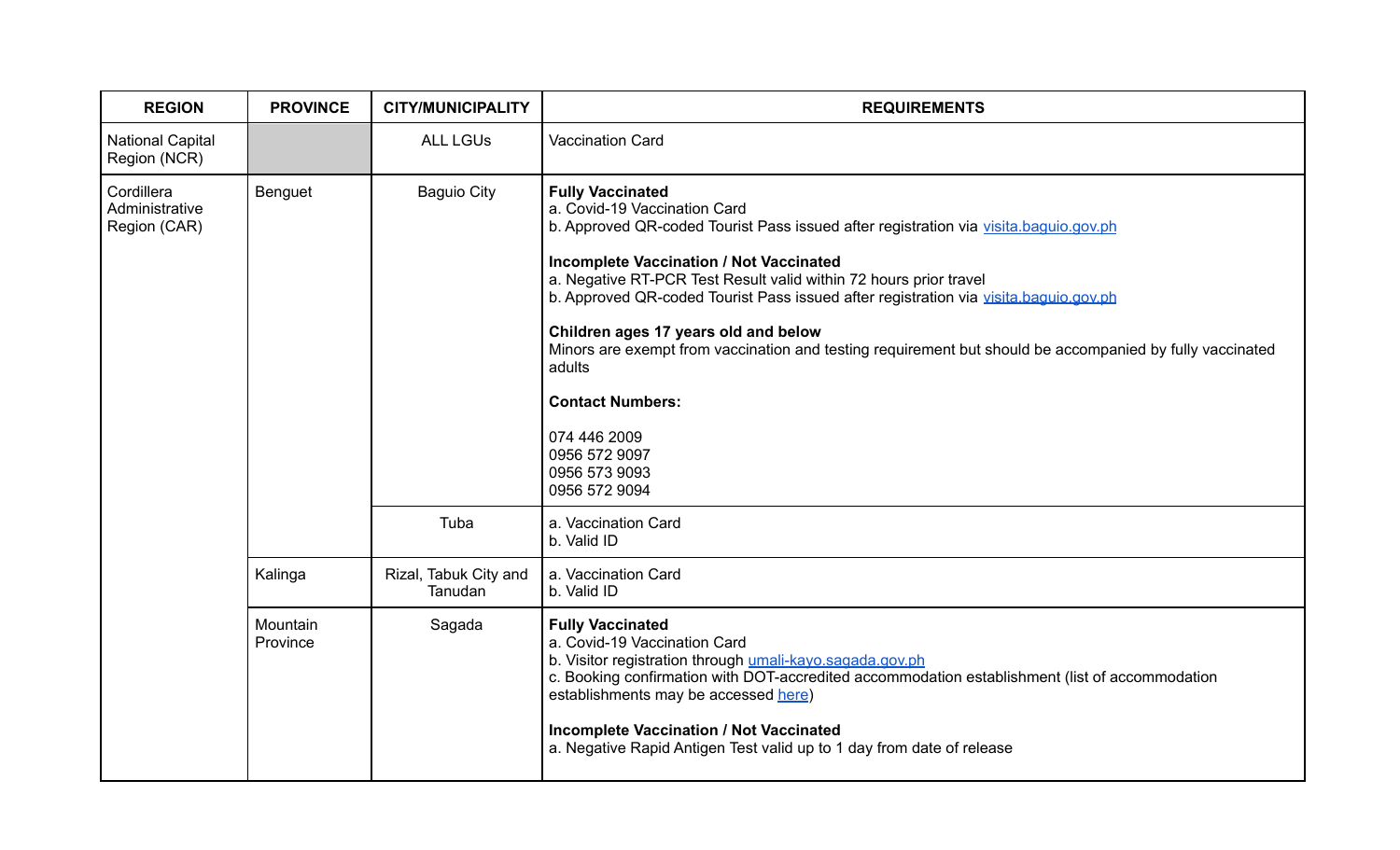|                             |                     |                 | Children ages 11 years old and below<br>Minors should be accompanied by fully vaccinated adults                                                                                                                                                                                                                                                                                                                                                                                                                                                                     |
|-----------------------------|---------------------|-----------------|---------------------------------------------------------------------------------------------------------------------------------------------------------------------------------------------------------------------------------------------------------------------------------------------------------------------------------------------------------------------------------------------------------------------------------------------------------------------------------------------------------------------------------------------------------------------|
| Region I - Ilocos<br>Region | <b>Ilocos Norte</b> | <b>All LGUs</b> | <b>Fully Vaccinated</b><br>a. Covid-19 Vaccination Card<br>b. Valid ID<br>c. Passport (for International Tourist)<br>d. Triage at a designated visitor center<br><b>Incomplete Vaccination / Not Vaccinated</b><br>a. Negative RT-PCR Test Result valid within 60 hours prior to travel<br>b. Valid ID<br>c. Passport (for International Tourist)<br>d. Triage at a designated visitor center<br>Children ages 11 years old and below<br>Minors shall likewise not be required to undergo testing provided they should be accompanied by fully<br>vaccinated adults |
|                             | <b>Ilocos Sur</b>   | <b>All LGUs</b> | <b>Fully Vaccinated</b><br>a. Covid-19 Vaccination Card<br>b. DOT-Accredited Booking confirmation<br>c. Valid ID<br>d. Passport (Foreign Tourists)<br>Children ages 11 years old and below<br>Minors should be accompanied by fully vaccinated adults                                                                                                                                                                                                                                                                                                               |
|                             | La Union            | <b>All LGUs</b> | <b>Fully Vaccinated</b><br>a. Covid-19 Vaccination Card<br>b. NAPANAM QR Code<br>c. Valid ID<br>D. Tour Booking Confirmation LU-based Travel Agency or pre-booked accommodation from DOT Accredited<br>Establishment<br><b>Incomplete Vaccination / Not Vaccinated</b><br>a. Negative RT-PCR Test Result within 3 days<br>b. NAPANAM QR Code<br>c. Valid ID<br>d. Tour Booking Confirmation LU-based Travel Agency or pre-booked accommodation from DOT Accredited<br>Establishment                                                                                 |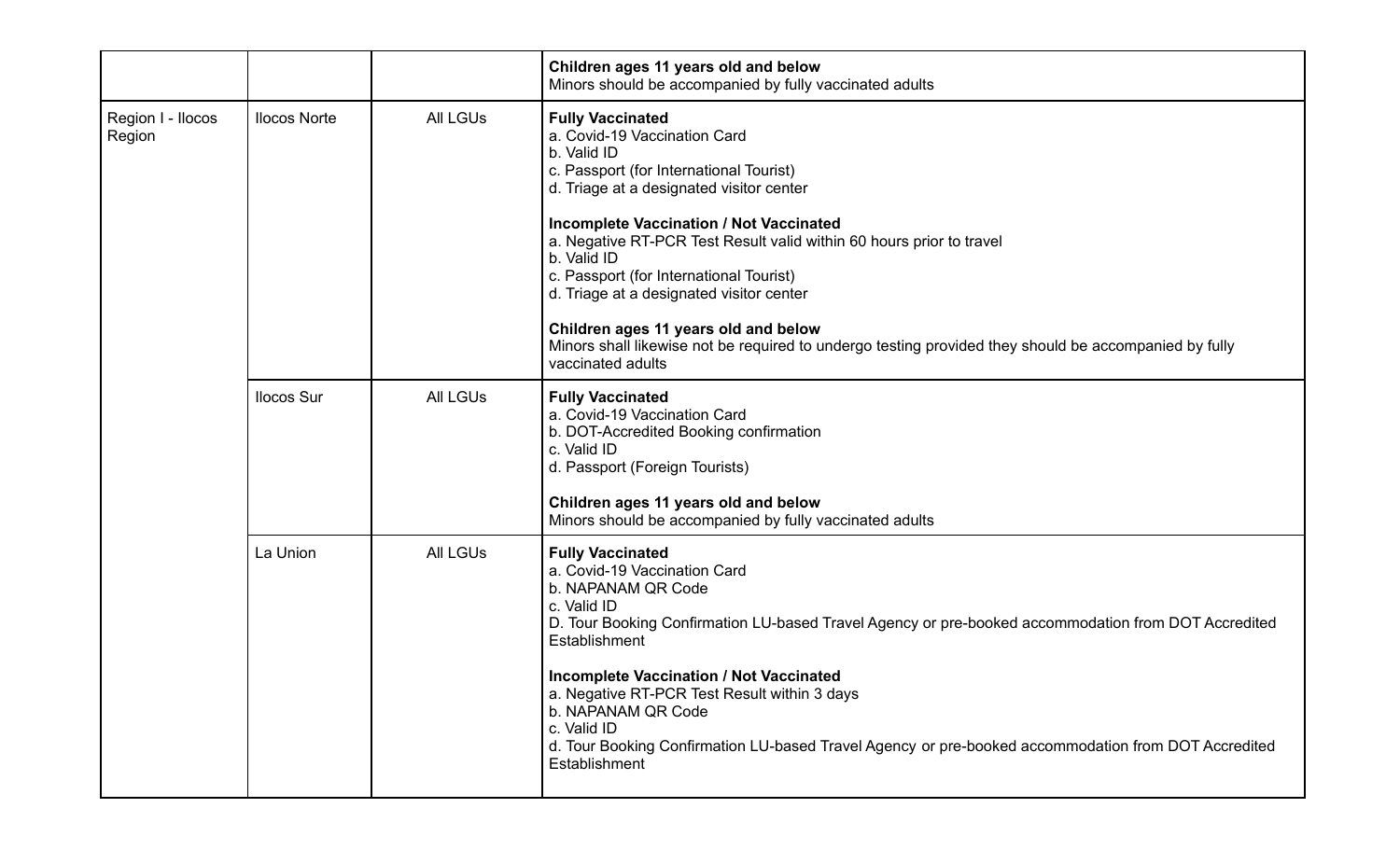|                        |               |                 | Children ages 11 years old and below<br>a. Birth certificate and/or ID with date of birth<br>b. DOT Accredited Booking confirmation<br>c. Compliance of COVID-19 testing requirement of accompanying parents' guardians on travel.                                                                                                                                                                  |
|------------------------|---------------|-----------------|-----------------------------------------------------------------------------------------------------------------------------------------------------------------------------------------------------------------------------------------------------------------------------------------------------------------------------------------------------------------------------------------------------|
|                        | Pangasinan    | <b>All LGUs</b> | <b>Fully Vaccinated</b><br>a. Covid-19 Vaccination Card<br>b. Valid ID                                                                                                                                                                                                                                                                                                                              |
|                        |               |                 | Note: Unvaccinated individuals are strongly advised to stay at home, except for emergency or humanitarian<br>purposes. Additional requirements/restrictions may be imposed by component LGUs.                                                                                                                                                                                                       |
| Region II -<br>Cagayan | Cagayan       | <b>All LGUs</b> | <b>Fully Vaccinated</b><br>a. Covid-19 Vaccination Card<br>b. Valid ID                                                                                                                                                                                                                                                                                                                              |
|                        |               |                 | <b>Incomplete Vaccination / Not Vaccinated</b><br>a. Valid ID<br>b. Negative Rapid Antigen test valid within 48 hours prior to travel                                                                                                                                                                                                                                                               |
|                        |               |                 | Children ages 17 years old and below<br>Minors must be accompanied by fully vaccinated adult                                                                                                                                                                                                                                                                                                        |
|                        | Isabela       | <b>All LGUs</b> | <b>Vaccination Card</b>                                                                                                                                                                                                                                                                                                                                                                             |
|                        |               | Santiago City   | <b>Fully Vaccinated</b><br>a. Covid-19 Vaccination Card or Negative RT-PCR/Antigen Test result taken within 48 hours upon arrival<br>b. Valid ID                                                                                                                                                                                                                                                    |
|                        | Nueva Vizcaya | <b>All LGUs</b> | <b>Vaccination Card</b>                                                                                                                                                                                                                                                                                                                                                                             |
|                        | Quirino       | <b>All LGUs</b> | <b>Fully Vaccinated</b><br>a. Covid-19 Vaccination Card<br>b. Valid ID<br>c. Booking confirmation with DOT-Accredited Establishments (Overnight visitors)<br><b>Incomplete Vaccination / Not Vaccinated</b><br>a. Valid ID<br>b. Negative Rapid Antigen test valid within 48 hours prior to travel<br>c. Booking confirmation with DOT-Accredited Accommodation Establishments (Overnight visitors) |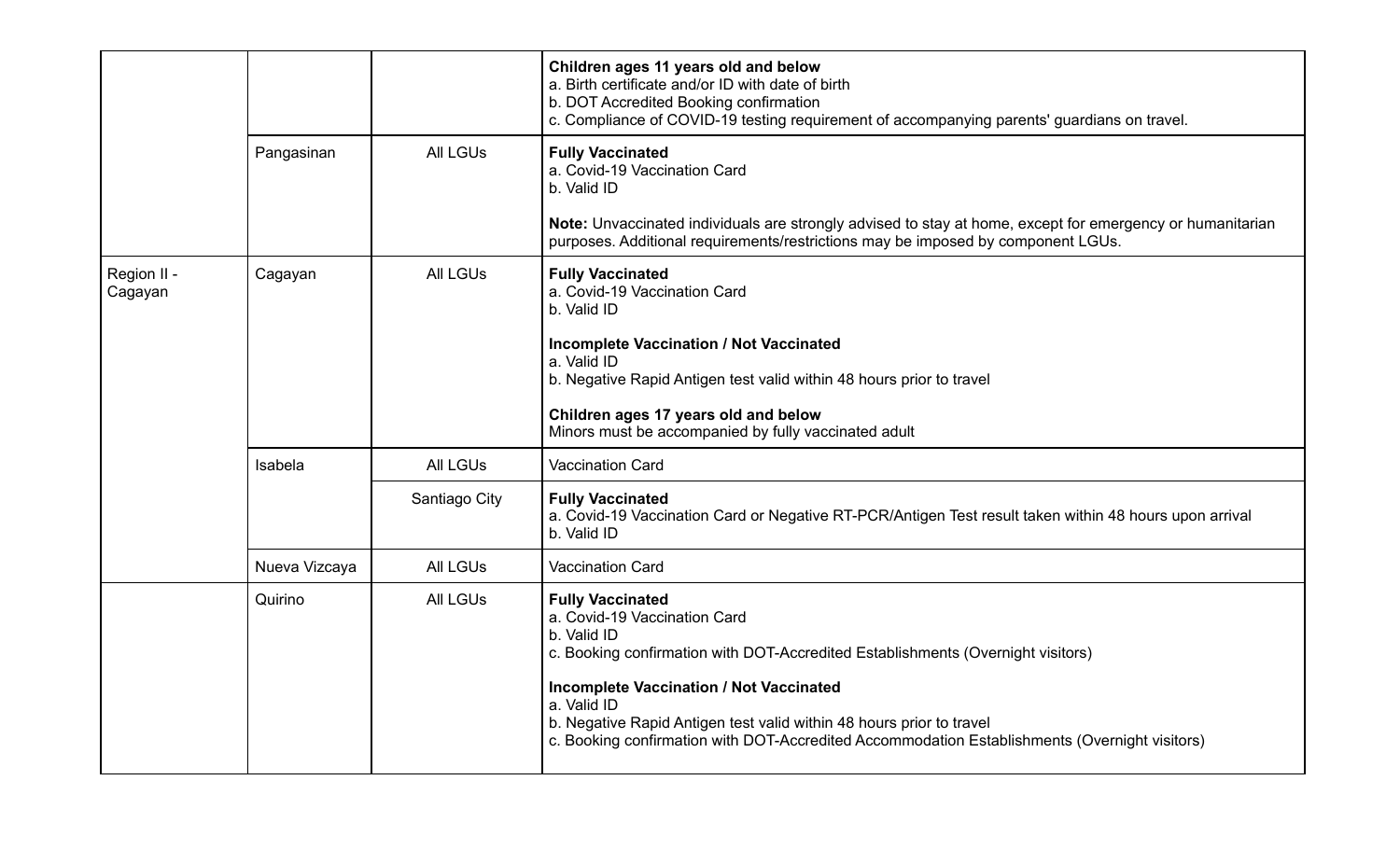| Region III - Central | Aurora                        | <b>All LGUs</b> | No documents required                                                                                                                                           |
|----------------------|-------------------------------|-----------------|-----------------------------------------------------------------------------------------------------------------------------------------------------------------|
| Luzon                | Bataan                        | <b>All LGUs</b> | <b>Fully Vaccinated</b><br>a. Covid-19 Vaccination Card<br>b. Booking confirmation/proof of purpose of travel<br><b>Incomplete Vaccination / Not Vaccinated</b> |
|                      |                               |                 | a. Negative RT-PCR test result within 48 hours prior to entry                                                                                                   |
|                      | <b>Bulacan</b>                | <b>All LGUs</b> | <b>Fully Vaccinated</b><br>a. Covid-19 Vaccination Card                                                                                                         |
|                      | <b>Clark Freeport</b><br>Zone | <b>All LGUs</b> | <b>Fully Vaccinated</b><br>a. Covid-19 Vaccination Card                                                                                                         |
|                      |                               |                 | Children 17 years old and below<br>Minors shall not be required to present proof of vaccination                                                                 |
|                      | Nueva Ecija                   | <b>All LGUs</b> | <b>Fully Vaccinated</b><br>a. Covid-19 Vaccination Card                                                                                                         |
|                      |                               |                 | <b>Incomplete Vaccination / Not Vaccinated</b><br>a. Negative RT-PCR/Antigen test result                                                                        |
|                      | Pampanga                      | <b>All LGUs</b> | <b>Fully Vaccinated</b><br>a. Covid-19 Vaccination Card                                                                                                         |
|                      |                               |                 | <b>Incomplete Vaccination / Not Vaccinated</b><br>a. Negative RT-PCR/Antigen test result                                                                        |
|                      |                               |                 | Children 17 years old and below<br>Minors shall not be required to present proof of vaccination                                                                 |
|                      | Subic Bay<br>Freeport Zone    | <b>All LGUs</b> | <b>Fully Vaccinated</b><br>a. Covid-19 Vaccination Card                                                                                                         |
|                      |                               |                 | Children 17 years old and below<br>Minors shall not be required to present proof of vaccination                                                                 |
|                      | <b>Tarlac</b>                 | All LGUs        | <b>Fully Vaccinated</b><br>a. Covid-19 Vaccination Card                                                                                                         |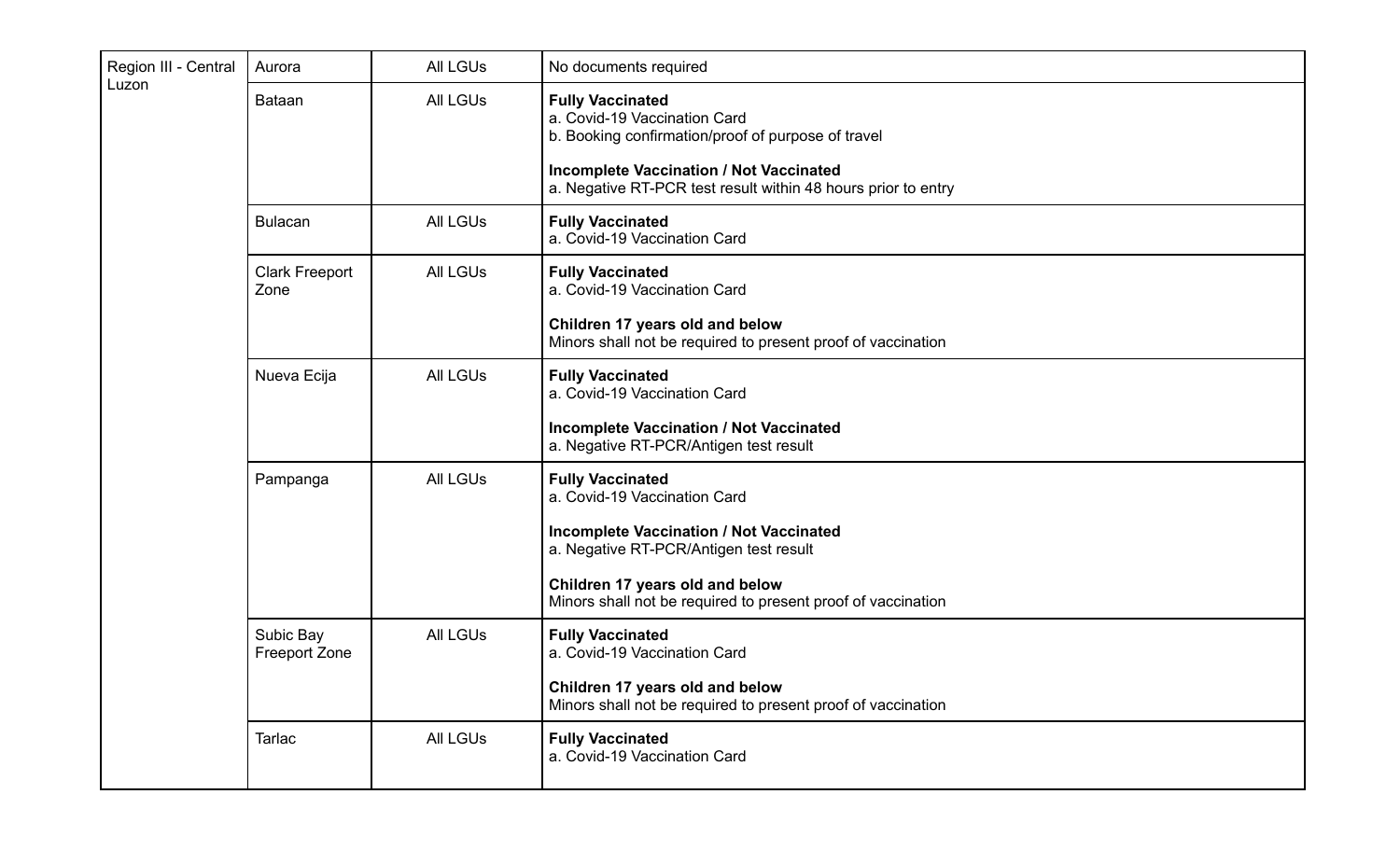|                            |                 |                 | <b>Incomplete Vaccination / Not Vaccinated</b><br>a. Negative RT-PCR test result                                                                                                                                                                                                                                                                                      |
|----------------------------|-----------------|-----------------|-----------------------------------------------------------------------------------------------------------------------------------------------------------------------------------------------------------------------------------------------------------------------------------------------------------------------------------------------------------------------|
|                            | Zambales        |                 | <b>Fully Vaccinated</b><br>a. Covid-19 Vaccination Card<br>b. Approved QR-coded Tourist Pass issued after registration via visita.zambales.gov.ph<br>c. Booking confirmation from DOT-Accredited Establishments<br>Children ages 17 years old and below<br>Minors are exempt from vaccination and testing requiring as long as accompanied by fully vaccinated adults |
| Region IVA -<br>CALABARZON | <b>Batangas</b> | <b>All LGUs</b> | <b>Fully Vaccinated</b><br>a. Covid-19 Vaccination Card<br><b>Incomplete Vaccination / Not Vaccinated</b><br>a. Negative RT-PCR/Antigen test result<br><b>Contact details:</b><br>$(043)$ 724-5435<br>richbatangas@gmail.com<br>FB: Batangas Tourism and Cultural Affairs                                                                                             |
|                            | Cavite          | <b>All LGUs</b> | <b>Fully Vaccinated</b><br>a. Covid-19 Vaccination Card<br><b>Contact details:</b><br>$(046)$ 419-4357<br>cavitetourism@gmail.com<br>FB: Cavite Tourism                                                                                                                                                                                                               |
|                            | Laguna          | <b>All LGUs</b> | <b>Fully Vaccinated</b><br>a. Covid-19 Vaccination Card<br><b>Contact details:</b><br>(049) 501 8212<br>ltcato@laguna.gov.ph<br>FB: Laguna Tourism Culture Arts and Trade Office                                                                                                                                                                                      |
|                            | Quezon          | All LGUs        | <b>Fully Vaccinated</b><br>a. Covid-19 Vaccination Card                                                                                                                                                                                                                                                                                                               |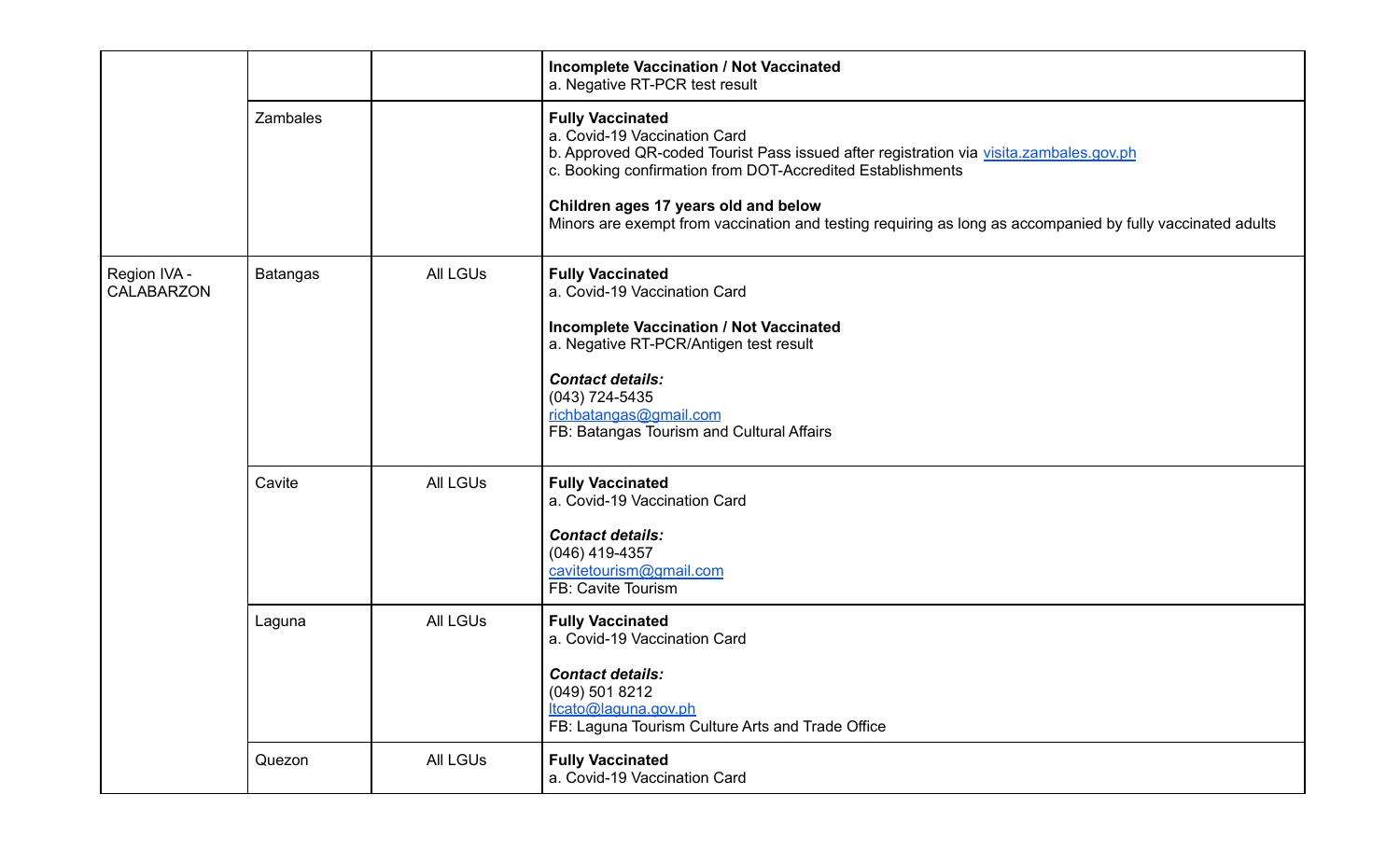|                                 |                     |                 | <b>Incomplete Vaccination / Not Vaccinated</b><br>a. Negative RT-PCR/Antigen test result<br><b>Contact details:</b><br>(042) 373 7510<br>tourismquezon@yahoo.com.ph                                                                                                                                                                                                                                                                                                                                               |
|---------------------------------|---------------------|-----------------|-------------------------------------------------------------------------------------------------------------------------------------------------------------------------------------------------------------------------------------------------------------------------------------------------------------------------------------------------------------------------------------------------------------------------------------------------------------------------------------------------------------------|
|                                 | <b>Rizal</b>        | <b>All LGUS</b> | <b>Fully Vaccinated</b><br>a. Covid-19 Vaccination Card<br><b>Incomplete Vaccination / Not Vaccinated</b><br>a. Negative RT-PCR/Antigen test result                                                                                                                                                                                                                                                                                                                                                               |
|                                 |                     |                 | <b>Contact details:</b><br>28256300 loc 4242/4241<br>rizaltourism@yahoo.com<br>FB: Rizal Provincial Tourism Office                                                                                                                                                                                                                                                                                                                                                                                                |
| Region IVB -<br><b>MIMAROPA</b> | Marinduque          | <b>ALL LGUS</b> | <b>Fully Vaccinated</b><br>a. COVID-19 Vaccination Card<br>b. Government-issued ID<br>c. Declaration form submitted to the Travel Permit Unit (TPU) of the provincial Government<br><b>Incomplete Vaccination / Not Vaccinated</b><br>a. Government-issued ID<br>b. Negative RT-PCR test result taken within 3 days prior entry<br>c. Declaration form submitted to the Travel Permit Unit (TPU) of the provincial Government<br>Note: Eligible persons shall be allowed entry to Marinduque only from 6AM to 3PM |
|                                 | Oriental<br>Mindoro | <b>ALL LGUS</b> | <b>Fully Vaccinated</b><br>a. COVID-19 Vaccination Card<br>b. Approved S-pass application via s-pass.ph<br>c. Booking Confirmation from DOT-Accredited Establishments<br><b>Incomplete Vaccination / Not Vaccinated</b><br>a. Negative RT PCR test result valid within 24 hours prior to travel<br>b. Approved S-pass application via s-pass.ph<br>c. Booking Confirmation from DOT-Accredited Establishments<br>Children 11 years old and below                                                                  |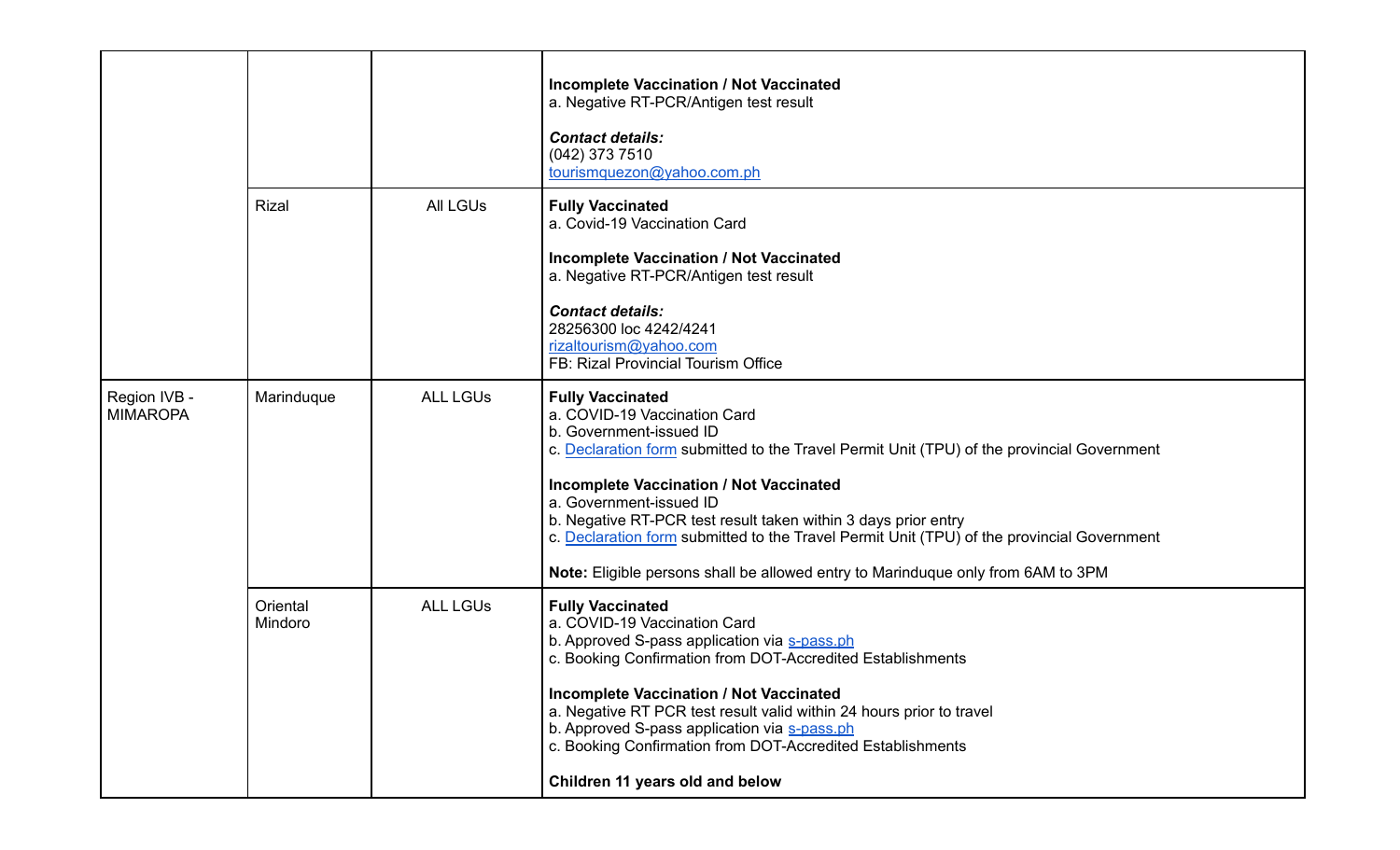|  |         |               | a. Birth certificate and/or ID with date of birth<br>b. DOT Accredited Booking confirmation<br>c. Compliance of COVID-19 testing requirement of accompanying parents' guardians on travel.                                                                                                                                                                                                                                                                                                                                                                                                                                                                                                                                                                                                          |
|--|---------|---------------|-----------------------------------------------------------------------------------------------------------------------------------------------------------------------------------------------------------------------------------------------------------------------------------------------------------------------------------------------------------------------------------------------------------------------------------------------------------------------------------------------------------------------------------------------------------------------------------------------------------------------------------------------------------------------------------------------------------------------------------------------------------------------------------------------------|
|  |         | Puerto Galera | Minors and Seniors are also allowed entry for leisure purposes                                                                                                                                                                                                                                                                                                                                                                                                                                                                                                                                                                                                                                                                                                                                      |
|  | Palawan | Coron         | <b>Fully Vaccinated</b><br>a. COVID-19 Vaccination Card<br>b. Valid ID<br>c. Booking Confirmation from DOT-Accredited Establishments<br>d. Round trip tickets<br>e. Approved S-pass application via s-pass.ph<br><b>Incomplete Vaccination / Not Vaccinated</b><br>a. Negative RT PCR test result valid within 48 hours prior to travel<br>b. Booking Confirmation from DOT-Accredited Establishments<br>c. Round trip tickets<br>d. Approved S-pass application via s-pass.ph<br>Children 5 years old below<br>a. Birth certificate and/or ID with date of birth/Passport<br>b. Booking Confirmation from DOT-Accredited Establishments<br>c. Round trip tickets<br><b>Contact details:</b><br><b>Coron Tourism Office</b><br>Email: <i>Igucorontourism@gmail.com</i><br>Mobile No.: 0915 698 3991 |
|  |         | Culion        | <b>Fully Vaccinated</b><br>a. DOT Accredited Booking confirmation<br>b. Vaccination Certificate<br>c. Approved S-pass application via s-pass.ph<br><b>Incomplete Vaccination / Not Vaccinated</b><br>a. Negative RT PCR test result accomplished within 48hrs prior to arrival in Palawan. Must be DOH accredited<br>b. DOT Accredited Booking confirmation<br>c. Approved S-pass application via s-pass.ph                                                                                                                                                                                                                                                                                                                                                                                         |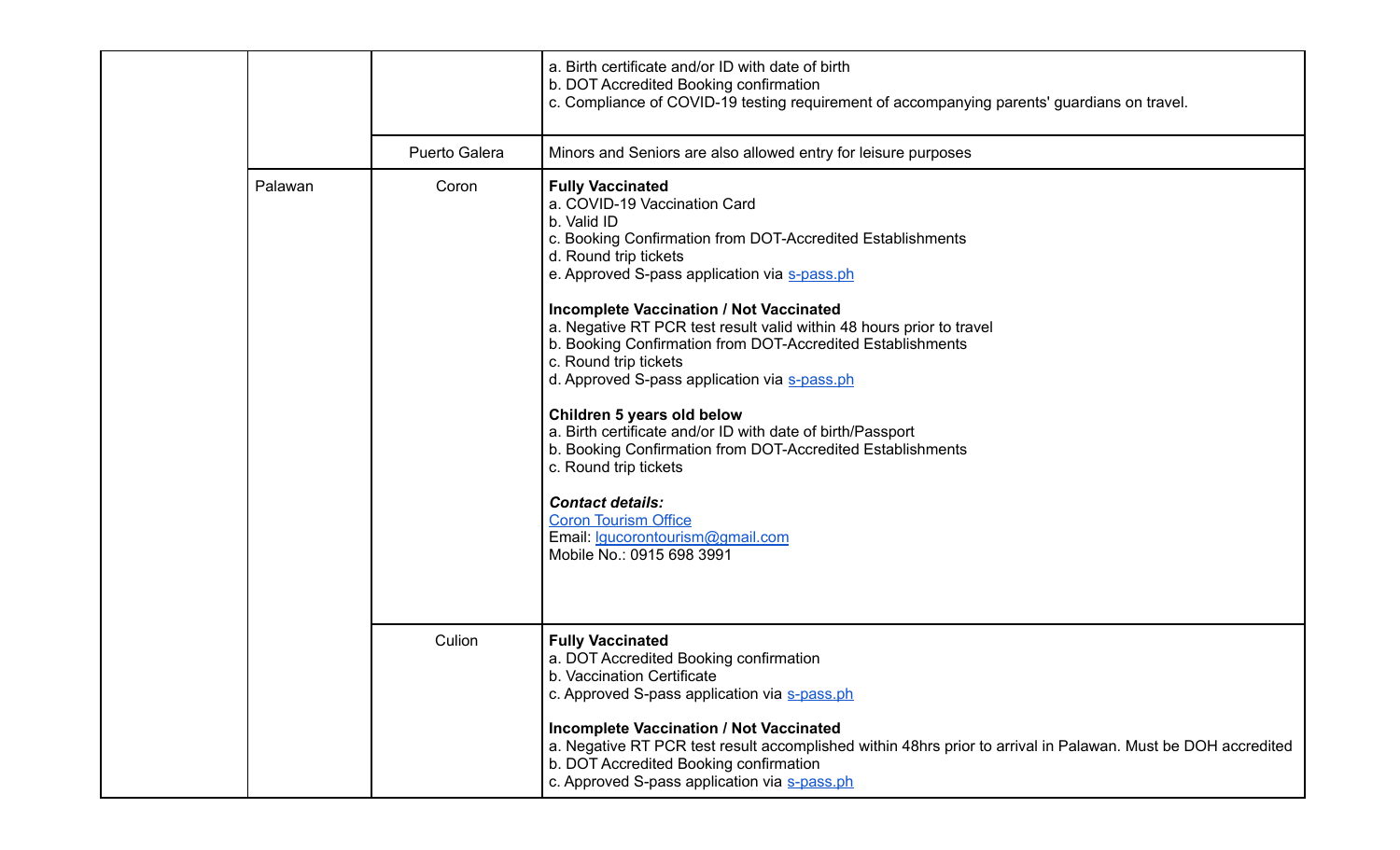|  | El Nido                     | Children 11 years old and below<br>a. Birth certificate and/or ID with date of birth<br>b. DOT Accredited Booking confirmation<br>c. Approved S-pass application via s-pass.ph<br><b>Contact details:</b><br>0935-474-1064/0938-081-2846 (EOC Culion)<br>0956-229-4125/0945-692-5876/0945-692-6123 (S-pass approval, EOC Coron)                                                                                                     |
|--|-----------------------------|-------------------------------------------------------------------------------------------------------------------------------------------------------------------------------------------------------------------------------------------------------------------------------------------------------------------------------------------------------------------------------------------------------------------------------------|
|  |                             | <b>Fully Vaccinated</b><br>a. DOT Accredited Booking confirmation<br>b. Roundtrip tickets<br>c. Vaxcert Accomplished via vaxcert.doh.gov.ph or vaccination card<br>d. Valid I.D<br><b>Incomplete Vaccination / Not Vaccinated</b><br>a. Negative RT PCR test result accomplished within 48hrs prior to arrival in Palawan. Must be DOH accredited<br>b. DOT Accredited Booking confirmation<br>c. Roundtrip tickets<br>d. Valid I.D |
|  |                             | Children 11 years old and below<br>a. Birth certificate and/or ID with date of birth<br>b. DOT Accredited Booking confirmation<br>c. Compliance of COVID-19 testing requirement of accompanying parents' guardians on travel.<br><b>Contact details:</b><br>El Nido Tourism Office<br>Email: elnidotourism@hotmail.com; elnidotouristpass@gmail.com<br>(048) 433 2802/0966-197-2493/0919-0021-339                                   |
|  | <b>Puerto Princesa City</b> | <b>Fully Vaccinated</b><br>a. Negative Antigen test valid within 24 hrs before travel<br>b. COVID-19 Vaccination Card<br>c. Travel Voucher from a DOT Accredited Accommodation or Tour Operator<br>d. Valid I.D<br><b>Incomplete Vaccination / Not Vaccinated</b>                                                                                                                                                                   |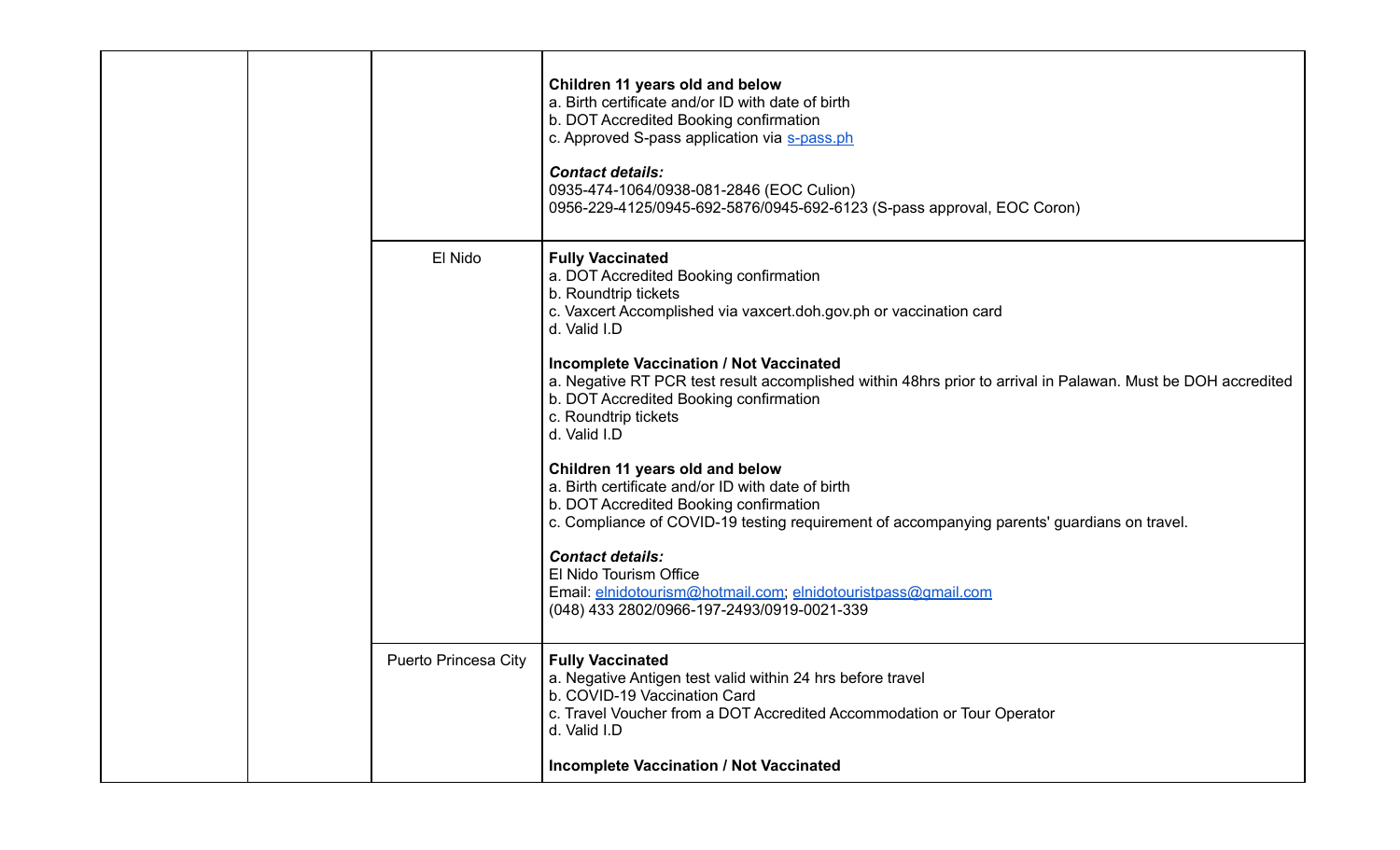|  |  |                         | a. Negative RT PCR test valid within 48 hrs before travel<br>b. COVID-19 Vaccination Card<br>c. Travel Voucher from a DOT Accredited Accommodation or Tour Operator<br>d. Valid I.D                                                                                          |
|--|--|-------------------------|------------------------------------------------------------------------------------------------------------------------------------------------------------------------------------------------------------------------------------------------------------------------------|
|  |  |                         | Children 11 years old and below<br>a. Birth certificate and/or ID with date of birth<br>b. DOT Accredited Booking confirmation<br>c. Compliance of COVID-19 testing requirement of accompanying parents' guardians on travel.                                                |
|  |  |                         | <b>Contact details:</b><br>Puerto Princesa City Tourism Office<br>Email: puertoprincesatourism@yahoo.com<br>0929-675-5819                                                                                                                                                    |
|  |  | San Vicente<br>Busuanga | <b>Fully Vaccinated</b><br>a. Covid-19 Vaccination Card<br>b. Approved S-pass application (register via s-pass.ph)<br>c. Valid ID                                                                                                                                            |
|  |  |                         | <b>Incomplete Vaccination / Not Vaccinated</b><br>a. Negative RT-PCR Test Results<br>b. Approved S-pass application (register via s-pass.ph)<br>c. Valid ID                                                                                                                  |
|  |  |                         | San Vicente Tourism Office<br>sanvicente tourism@yahoo.com<br>Contact No.: 0917-854-4481; 0999-400-1454; 0912-575-3279 (Port Barton)                                                                                                                                         |
|  |  |                         | <b>Fully Vaccinated</b><br>a. COVID-19 Vaccination Card<br>b. Valid ID<br>c. Booking Confirmation from DOT-Accredited Establishments<br>d. Round trip tickets<br>e. Approved S-pass Travel Coordination Permit via s-pass.ph                                                 |
|  |  |                         | <b>Incomplete Vaccination / Not Vaccinated</b><br>a. Negative RT PCR test result valid within 48 hours prior to travel<br>b. Booking Confirmation from DOT-Accredited Establishments<br>c. Round trip tickets<br>d. Approved S-pass Travel Coordination Permit via S-pass.ph |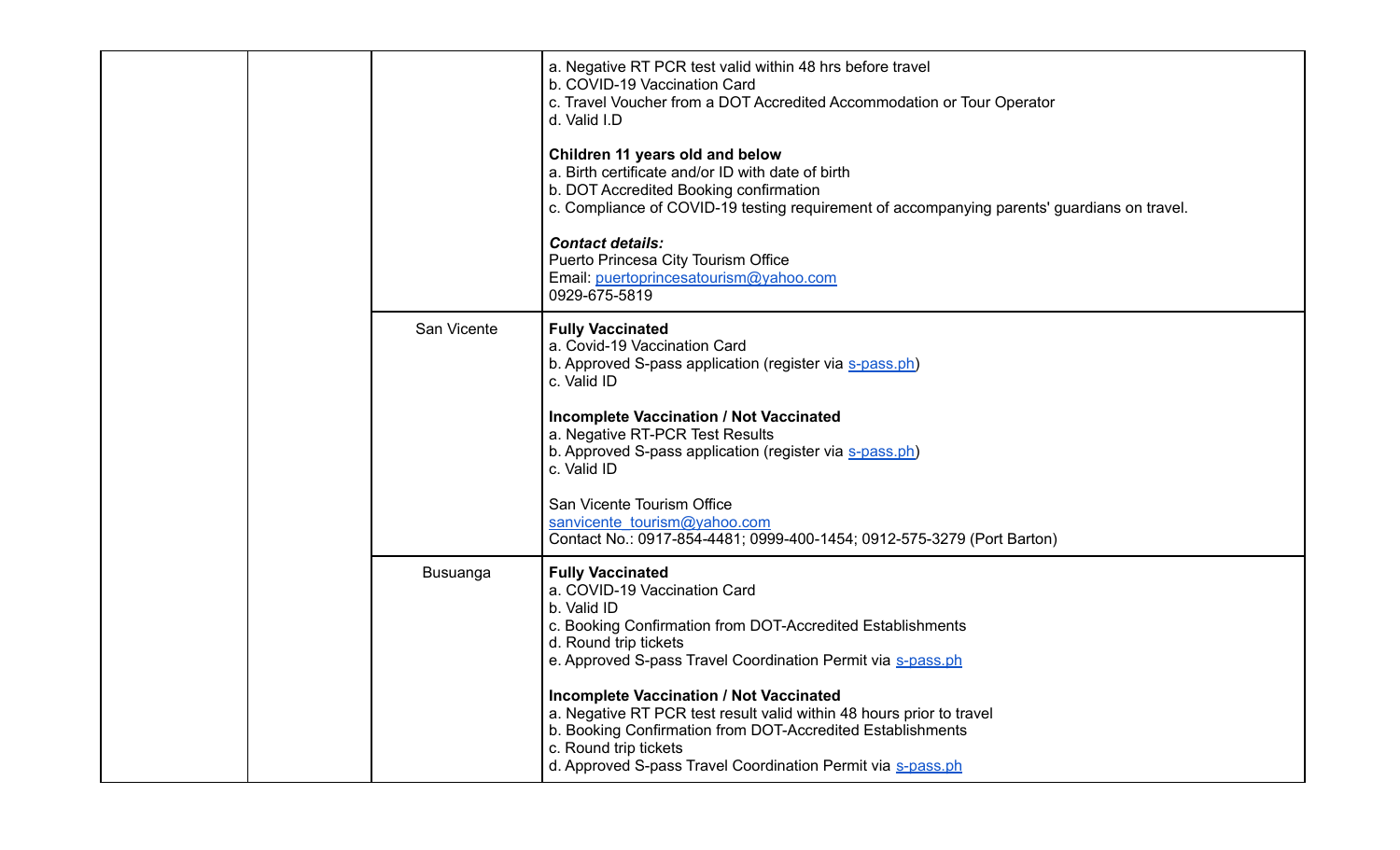|                            |                      |                 | Children 5 years old below<br>a. Birth certificate and/or ID with date of birth/Passport<br>b. Booking Confirmation from DOT-Accredited Establishments<br>c. Round trip tickets                                                                                                                                                                                                                                                                                                                                                                                                                                    |
|----------------------------|----------------------|-----------------|--------------------------------------------------------------------------------------------------------------------------------------------------------------------------------------------------------------------------------------------------------------------------------------------------------------------------------------------------------------------------------------------------------------------------------------------------------------------------------------------------------------------------------------------------------------------------------------------------------------------|
|                            | Romblon              | <b>All LGUs</b> | <b>Fully Vaccinated</b><br>a. COVID-19 Vaccination card<br>b. Notice of Coordination/Acceptance Letter from the LGU of Destination<br>c. Approved S-PASS application (register at s-pass.ph)<br>d. Valid I.D<br>E. 5 days self-monitoring under the supervision of the BHERT<br><b>Incomplete Vaccination / Not Vaccinated</b><br>a. Negative RT PCR test result valid within 24 hrs from date of arrival<br>b. Notice of Coordination/Acceptance Letter from the LGU of Destination<br>c. Approved S-PASS application (register at s-pass.ph)<br>d. Valid I.D<br>e. Observe a mandatory 7-day facility quarantine |
| Region V - Bicol<br>Region | Albay                | <b>All LGUs</b> | <b>Fully Vaccinated</b><br>a. COVID-19 Vaccination card<br>b. Valid ID<br><b>Incomplete Vaccination / Not Vaccinated</b><br>a. Negative RT-PCR/Antigen test result<br>b. Valid ID                                                                                                                                                                                                                                                                                                                                                                                                                                  |
|                            | Camarines<br>Norte   | <b>All LGUs</b> | <b>Fully Vaccinated</b><br>a. COVID-19 Vaccination card<br>b. Valid ID<br><b>Incomplete Vaccination / Not Vaccinated</b><br>a. Shall be referred to LGU of destination                                                                                                                                                                                                                                                                                                                                                                                                                                             |
|                            | <b>Camarines Sur</b> | All LGUs        | <b>Fully Vaccinated</b><br>a. COVID-19 Vaccination card<br>b. Valid I.D                                                                                                                                                                                                                                                                                                                                                                                                                                                                                                                                            |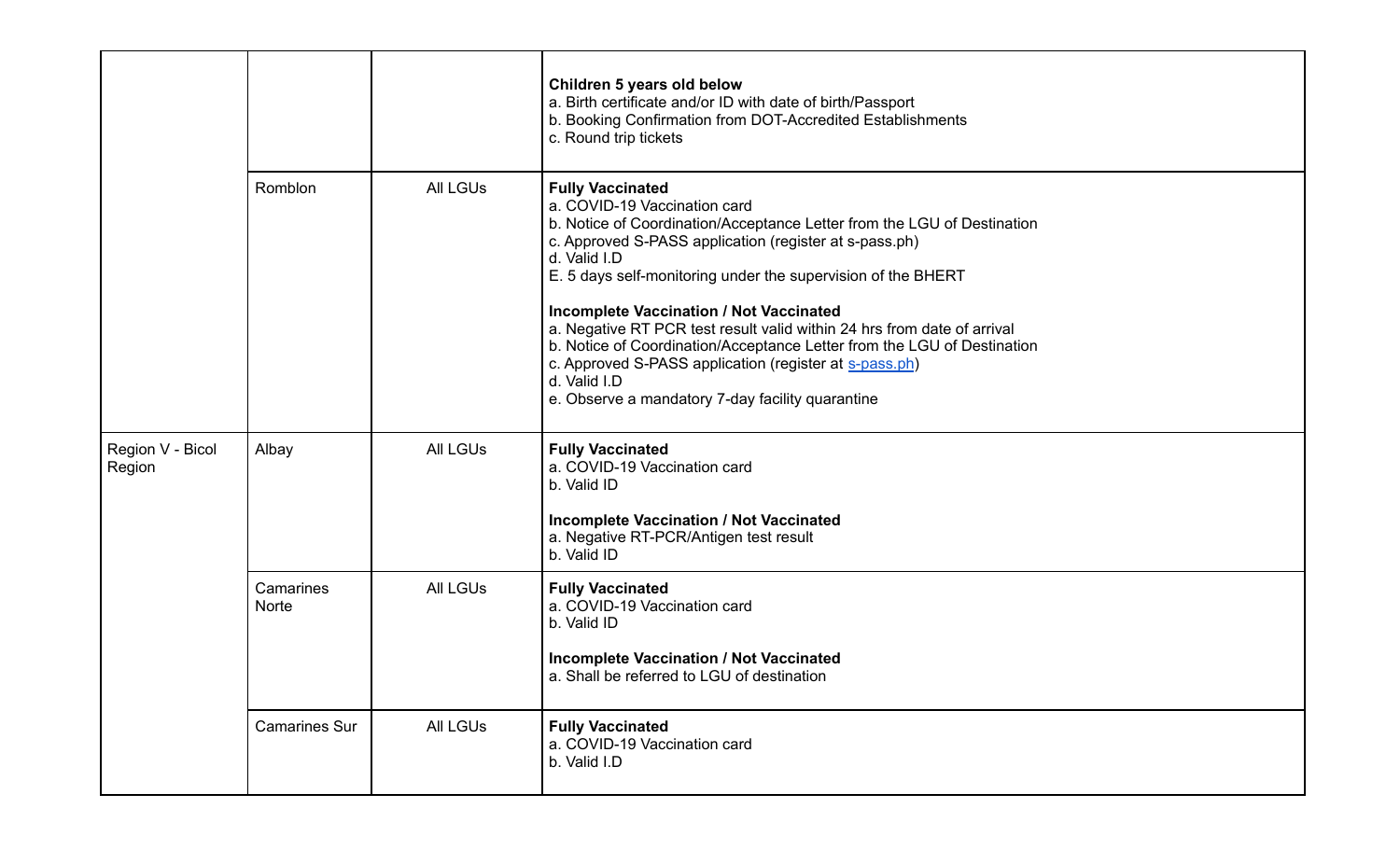|  |             |                 | <b>Incomplete Vaccination / Not Vaccinated</b><br>a. Negative RT-PCR/Antigen Test result<br>b. Valid ID                                                                                                                                                                                                                                                                             |
|--|-------------|-----------------|-------------------------------------------------------------------------------------------------------------------------------------------------------------------------------------------------------------------------------------------------------------------------------------------------------------------------------------------------------------------------------------|
|  |             | Naga City       | <b>Fully Vaccinated</b><br>a. COVID-19 Vaccination card<br>b. Valid I.D<br><b>Incomplete Vaccination / Not Vaccinated</b><br>a. Negative Antigen Test result<br>b. Valid ID<br>Children 11 years old and below<br>a. COVID-19 Vaccination Card and Valid ID of accompanying adult                                                                                                   |
|  | Catanduanes | <b>All LGUs</b> | <b>Fully Vaccinated</b><br>a. COVID-19 Vaccination card<br>b. Valid I.D<br><b>Incomplete Vaccination / Not Vaccinated</b><br>a. Negative RT-PCR/Antigen Test result<br>b. Valid ID<br>Children 11 years old and below<br>a. COVID-19 Vaccination Card and Valid ID of accompanying adult                                                                                            |
|  | Masbate     | <b>All LGUs</b> | <b>Fully Vaccinated</b><br>a. COVID-19 Vaccination card<br>b. Valid I.D<br>c. Approved S-pass application via s-pass.ph<br><b>Incomplete Vaccination / Not Vaccinated</b><br>a. Negative Antigen test result<br>b. Valid ID<br>c. Approved S-pass application via s-pass.ph<br>Children 12 years old and above<br>a. Minors above 12 years old shall take a Rapid test upon arrival |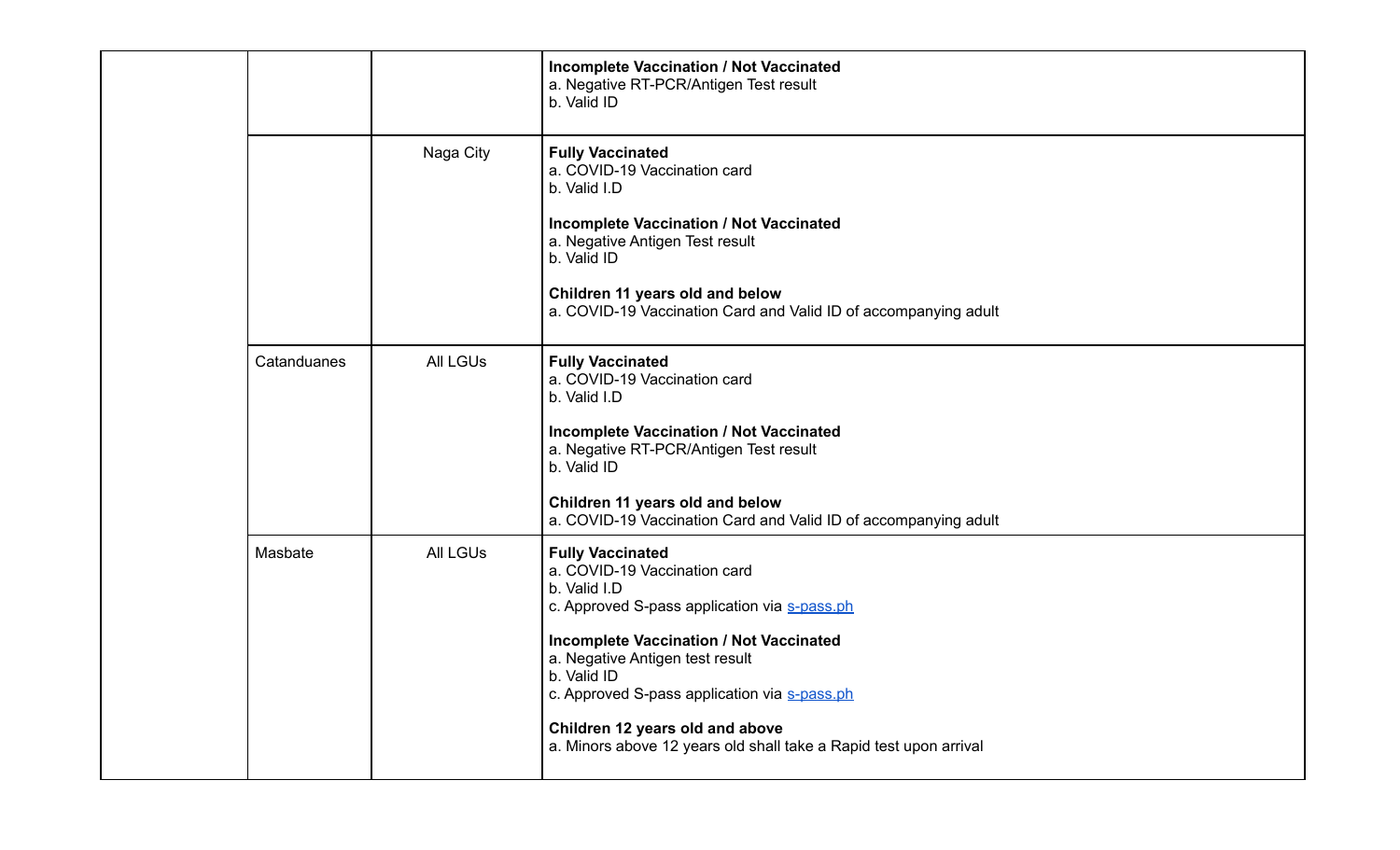|                                | Sorsogon | <b>All LGUs</b> | <b>Fully Vaccinated</b><br>a. COVID-19 Vaccination card                                                                                                                                                                                                                                                                                                                                                                                                                                                                                                                                                                                                                                                                                                                                                                                                                                                |
|--------------------------------|----------|-----------------|--------------------------------------------------------------------------------------------------------------------------------------------------------------------------------------------------------------------------------------------------------------------------------------------------------------------------------------------------------------------------------------------------------------------------------------------------------------------------------------------------------------------------------------------------------------------------------------------------------------------------------------------------------------------------------------------------------------------------------------------------------------------------------------------------------------------------------------------------------------------------------------------------------|
| Region VI -<br>Western Visayas | Aklan    | <b>All LGUs</b> | <b>Fully Vaccinated</b><br>a. COVID-19 Vaccination Certificate<br>b. Fully accomplished health declaration form via touristboracay.com<br>c. Proof of residence in the Philippines (for Domestic, OFW, OF/s)<br>d. Travel Details (roundtrip tickets/mode of transportation/plate numbers)<br>e. Passport (for foreign tourists)<br><b>Incomplete Vaccination / Not Vaccinated</b><br>a. Negative RT-PCR test result valid within 72 hours from date of travel<br>b. Fully accomplished health declaration form via touristboracay.com<br>c. Proof of residence in the Philippines (for Domestic, OFW, OF/s)<br>d. Travel Details (roundtrip tickets/mode of transportation/plate numbers)<br>e. Passport (for foreign tourists)                                                                                                                                                                       |
|                                |          | Boracay Island  | <b>Fully Vaccinated</b><br>a. COVID-19 Vaccination Certificate<br>b. Fully accomplished health declaration form via touristboracay.com<br>c. Proof of residence in the Philippines (for Domestic, OFW, OF/s)<br>d. Travel Details (roundtrip tickets/plate numbers)<br>e. Passport (for foreign tourists)<br>f. Booking confirmation from a DOT-Accredited Hotel<br>g. If traveling with minors, submit accomplished Certificate of Undertaking<br><b>Incomplete Vaccination / Not Vaccinated</b><br>a. Negative RT-PCR test result valid within 72 hours from date of travel<br>b. Fully accomplished health declaration form via touristboracay.com<br>c. Proof of residence in the Philippines (for Domestic, OFW, OF/s)<br>d. Travel Details (roundtrip tickets/mode of transportation/plate numbers)<br>e. Passport (for foreign tourists)<br>f. Booking confirmation from a DOT-Accredited Hotel |
|                                | Antique  | <b>All LGUs</b> | <b>Fully Vaccinated</b><br>a. COVID-19 Vaccination Card<br>b. Valid ID                                                                                                                                                                                                                                                                                                                                                                                                                                                                                                                                                                                                                                                                                                                                                                                                                                 |
|                                |          |                 | <b>Incomplete Vaccination / Not Vaccinated</b>                                                                                                                                                                                                                                                                                                                                                                                                                                                                                                                                                                                                                                                                                                                                                                                                                                                         |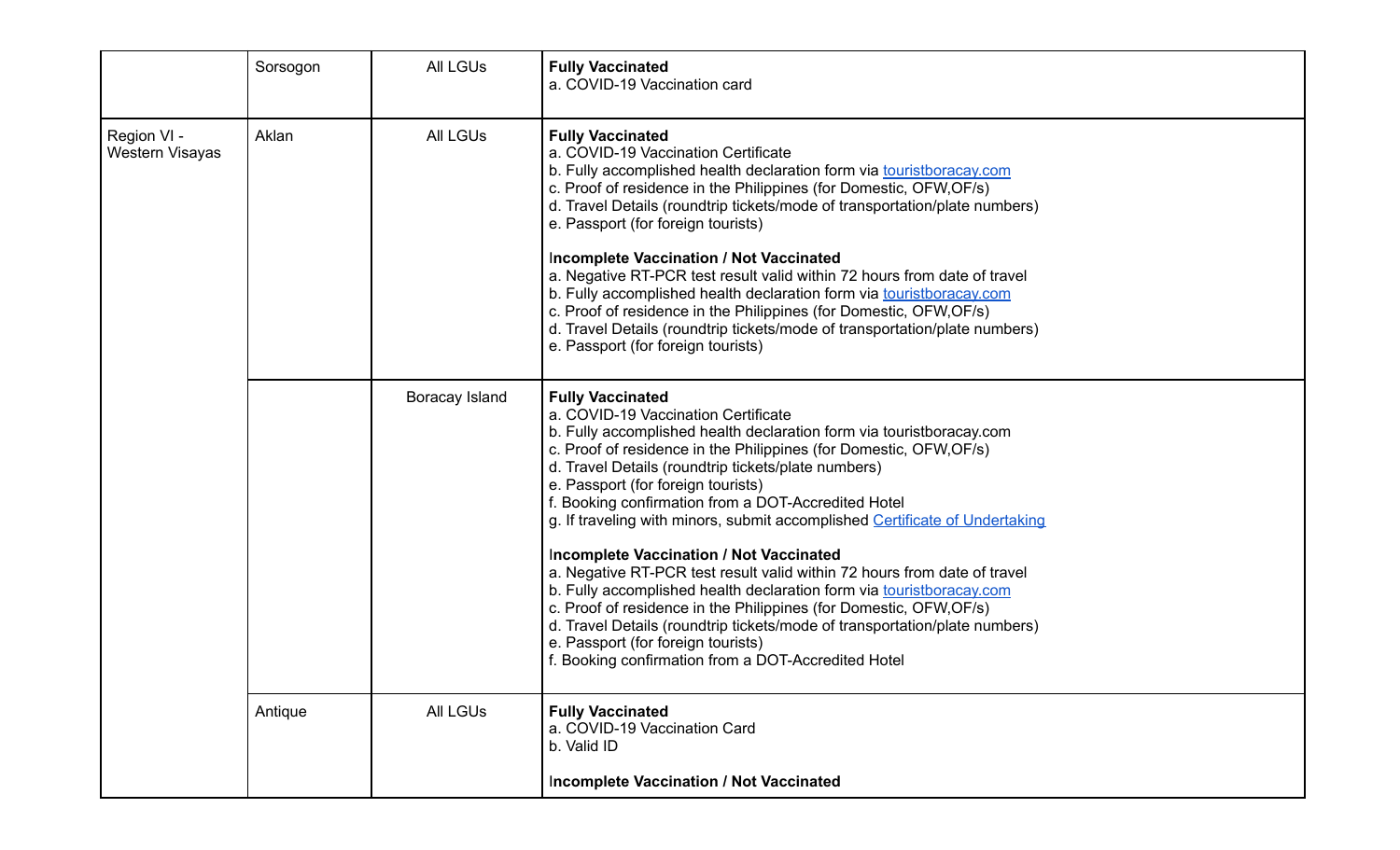|          |                    | a. Negative RT PCR/Antigen test result valid within 72 hours from date of travel<br>b. Valid ID<br>c. Notice of Coordination or Letter of Acceptance<br>Children 4 years old and below<br>a. Birth Certificate<br>B. Negative Antigen test<br>C. Notice of Coordination or Letter of Acceptance                                                                                                                                                         |
|----------|--------------------|---------------------------------------------------------------------------------------------------------------------------------------------------------------------------------------------------------------------------------------------------------------------------------------------------------------------------------------------------------------------------------------------------------------------------------------------------------|
| Capiz    | All LGUs           | No requirement                                                                                                                                                                                                                                                                                                                                                                                                                                          |
| Guimaras | All LGUs           | <b>Fully Vaccinated</b><br>a. COVID-19 Vaccination Card<br>Only fully vaccinated individuals are allowed for leisure travel                                                                                                                                                                                                                                                                                                                             |
| Iloilo   | <b>All LGUs</b>    | <b>Fully Vaccinated</b><br>a. COVID-19 Vaccination Card<br>b. Approved S-pass application (register via s-pass.ph)<br><b>Incomplete Vaccination / Not Vaccinated</b><br>a. Negative RT-PCR test result valid within 72 hours from date of travel<br>b. Approved S-pass application (register via s-pass.ph)<br>Children below 5 years old are exempted from COVID-19 testing                                                                            |
|          | <b>Iloilo City</b> | <b>Fully Vaccinated</b><br>a. COVID-19 Vaccination Card<br>b. Valid ID<br>Incomplete Vaccination / Not Vaccinated<br>a. Negative RT PCR/Antigen test result valid within 72 hours from date of travel<br>b. Valid ID<br>Children below 5 years old are exempted from COVID-19 testing<br>Note: If symptoms related to COVID 19 develop, they must isolate and submit themselves for an RTPCR test<br>with USWAG Molecular Laboratory at Lapaz Plaza Gym |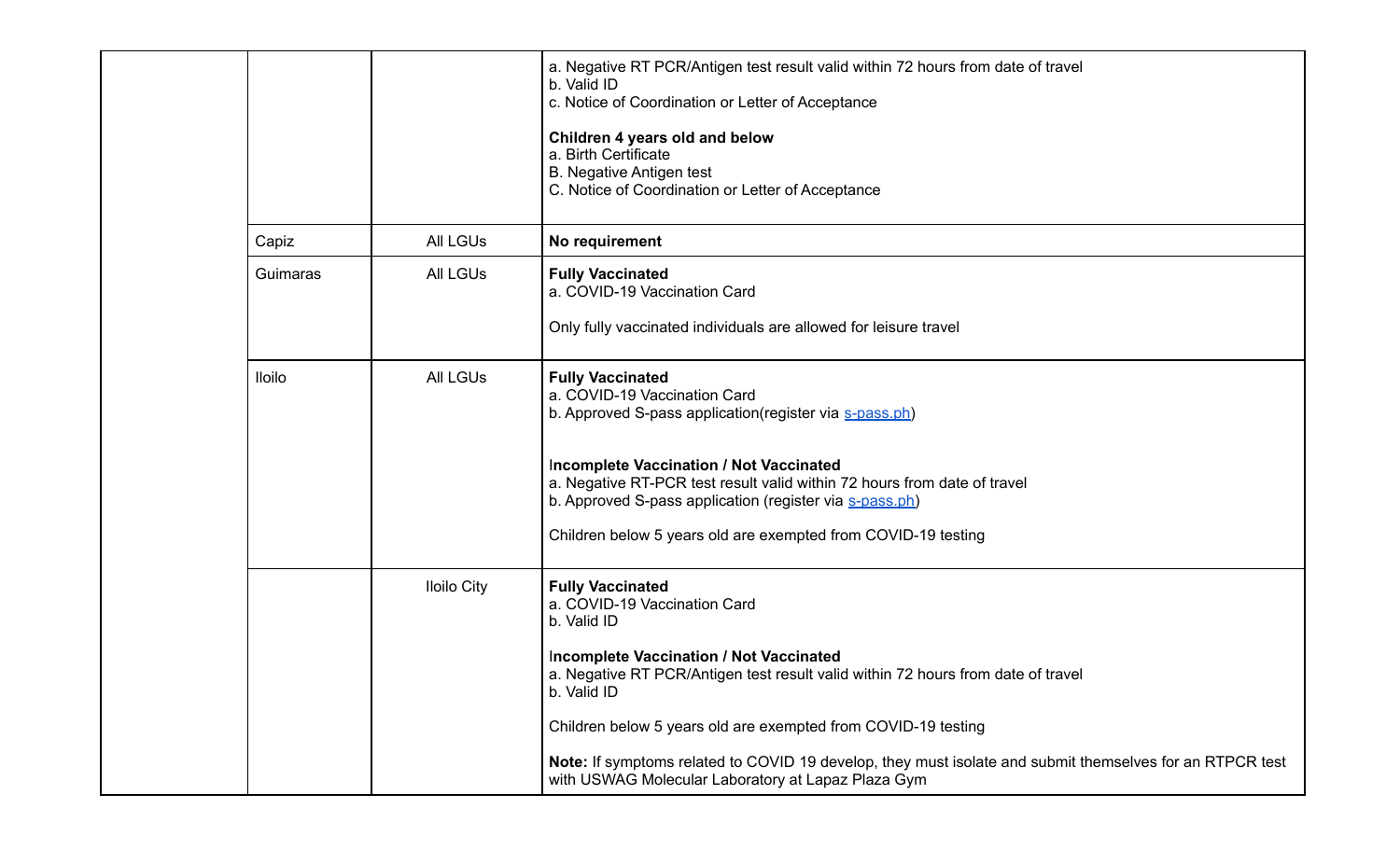|                                        | <b>Negros</b><br>Occidental | <b>All LGUS</b>     | <b>Fully Vaccinated</b><br>a. COVID-19 Vaccination Card<br>b. Approved s-pass application (register via s-pass.ph)<br>Incomplete Vaccination / Not Vaccinated<br>a. Negative Rapid Antigen test result valid within 48 hours from date of travel<br>b. Approved s-pass application (register via s-pass.ph)                                                                                                                                                                                         |
|----------------------------------------|-----------------------------|---------------------|-----------------------------------------------------------------------------------------------------------------------------------------------------------------------------------------------------------------------------------------------------------------------------------------------------------------------------------------------------------------------------------------------------------------------------------------------------------------------------------------------------|
|                                        |                             | <b>Bacolod City</b> | <b>Fully Vaccinated</b><br>a. COVID-19 Vaccination Card<br>b. Approved s-pass application (register via s-pass.ph)<br>c. Approved BacTrac application (register via bactrac.bacolodcity.gov.ph)<br>d. Valid ID<br>Incomplete Vaccination / Not Vaccinated<br>a. Negative Rapid Antigen test result valid within 48 hours from date of travel<br>b. Approved s-pass application (register via s-pass.ph)<br>c. Approved BacTrac application (register via bactrac.bacolodcity.gov.ph)<br>d. Valid ID |
| Region VII -<br><b>Central Visayas</b> | <b>Bohol</b>                | <b>All LGUS</b>     | <b>Fully Vaccinated</b><br>a. COVID-19 Vaccination card<br><b>Incomplete Vaccination / Not Vaccinated</b><br>a. Negative RT PCR test result valid within 72 hrs prior to travel<br><b>Contact Number:</b><br>$(038)$ 412-3666                                                                                                                                                                                                                                                                       |
|                                        | Cebu                        | <b>All LGUS</b>     | <b>Fully Vaccinated</b><br>a. COVID-19 Vaccination card<br><b>Incomplete Vaccination / Not Vaccinated</b><br>a. Medical Certificate<br><b>Contact Number:</b><br>$(035)$ 225-1825                                                                                                                                                                                                                                                                                                                   |
|                                        |                             | Cebu City           | <b>Fully Vaccinated</b>                                                                                                                                                                                                                                                                                                                                                                                                                                                                             |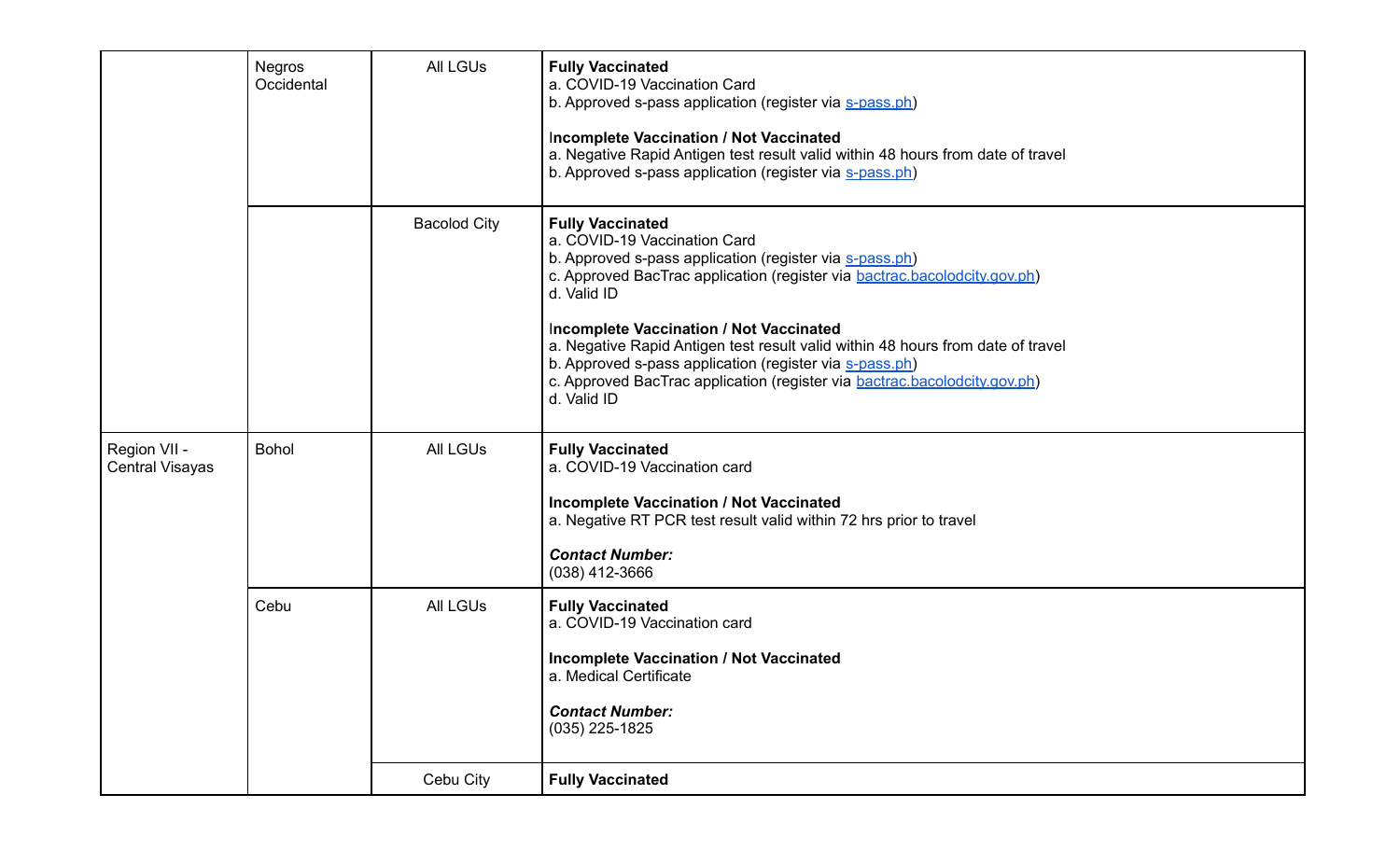|  |                        |                 | a. COVID-19 Vaccination card<br>b. Valid I.D<br><b>Incomplete Vaccination / Not Vaccinated</b><br>Negative RT PCR test result valid within 72 hrs or Negative Rapid Antigen test valid within 48 hours prior to<br>travel<br><b>Contact Number:</b><br>(032) 233-4194              |
|--|------------------------|-----------------|------------------------------------------------------------------------------------------------------------------------------------------------------------------------------------------------------------------------------------------------------------------------------------|
|  |                        | Lapu-Lapu City  | No Requirement                                                                                                                                                                                                                                                                     |
|  |                        | Mandaue City    | <b>Fully Vaccinated</b><br>a. COVID-19 Vaccination card<br><b>Incomplete Vaccination / Not Vaccinated</b><br>Negative RT PCR test result valid within 72 hrs or Negative Rapid Antigen test valid within 48 hours prior to<br>travel<br><b>Contact Number:</b><br>$(032)$ 383 1658 |
|  | <b>Negros Oriental</b> | <b>All LGUs</b> | <b>Fully Vaccinated</b><br>a. COVID-19 Vaccination card<br>b. Valid ID<br><b>Incomplete Vaccination / Not Vaccinated</b><br>a. Negative Rapid Antigen test valid within 48 hours prior to travel<br>b. Valid ID<br><b>Contact Number:</b><br>$(035)$ 225-1825                      |
|  | Siquijor               | <b>All LGUs</b> | <b>Fully Vaccinated</b><br>a. COVID-19 Vaccination Card<br>b. Approved s-pass application (register via s-pass.ph)<br>c. Booking confirmation from DOT-Accredited Establishments<br>d. Valid ID<br>e. Tour itinerary<br>Children 11 years old and below                            |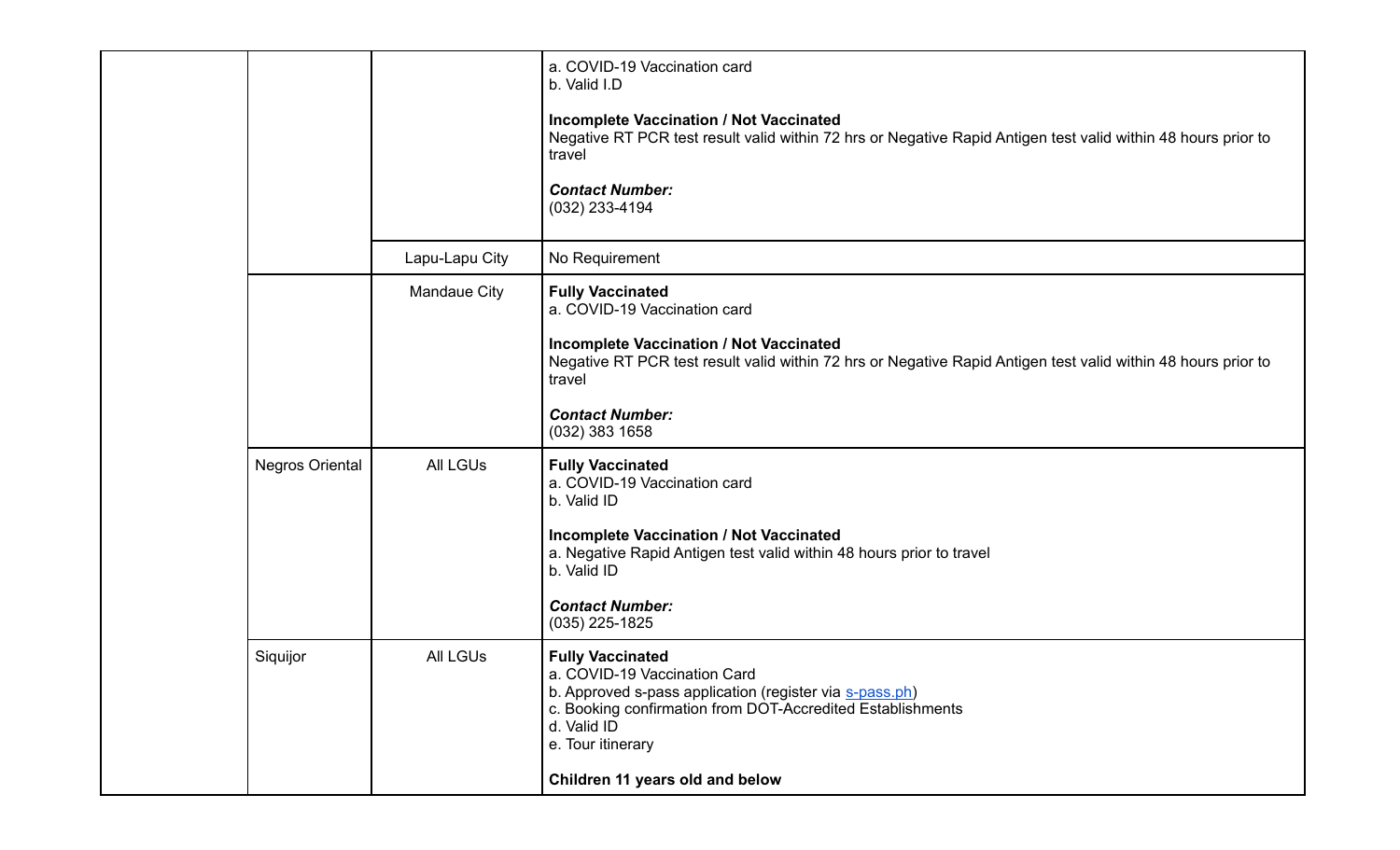|                                  |                |                      | Minors should be accompanied by fully vaccinated adults<br><b>Contact Number:</b>                                                                                                                                                                                                                                                                                                                                 |
|----------------------------------|----------------|----------------------|-------------------------------------------------------------------------------------------------------------------------------------------------------------------------------------------------------------------------------------------------------------------------------------------------------------------------------------------------------------------------------------------------------------------|
|                                  |                |                      | $(035)$ 480-9173                                                                                                                                                                                                                                                                                                                                                                                                  |
| Region VIII -<br>Eastern Visayas | Eastern Samar  | <b>All LGUs</b>      | No documents required                                                                                                                                                                                                                                                                                                                                                                                             |
|                                  | Leyte          | <b>All LGUs</b>      | Vaccination Card<br>Valid ID                                                                                                                                                                                                                                                                                                                                                                                      |
|                                  |                | <b>Tacloban City</b> | <b>COVID-19 Vaccination Card</b><br>Tacloban City QR Code (register via safecity.tacloban.gov.ph/)                                                                                                                                                                                                                                                                                                                |
|                                  |                |                      | Note: Open to all                                                                                                                                                                                                                                                                                                                                                                                                 |
|                                  |                | Ormoc City           | <b>Fully Vaccinated</b><br>a. COVID-19 Vaccination card<br>b. Ormoc City QR Code (register via safeormoc.com)<br>c. Health Assessment upon arrival<br>d. Valid I.D<br><b>Incomplete Vaccination / Not Vaccinated</b><br>a. Negative RT PCR/Antigen test result valid within 72 hrs from date of arrival<br>b. Ormoc City QR Code (register via safeormoc.com)<br>c. Health Assessment upon arrival<br>d. Valid ID |
|                                  | Northern Samar | <b>All LGUs</b>      | No documents required                                                                                                                                                                                                                                                                                                                                                                                             |
|                                  | Samar          | <b>All LGUs</b>      | <b>Fully Vaccinated</b><br>a. COVID-19 Vaccination card<br>b. Approved S-pass application (register via s-pass.ph)<br>b. Northern Samar QR Code via safecatarman.today<br><b>Contact details:</b><br>Mobile: 0961-680-4413/0945-441-5335<br>Email Address: sparinsamar@gmail.com                                                                                                                                  |
|                                  |                | Calbayog City        | <b>Fully Vaccinated</b>                                                                                                                                                                                                                                                                                                                                                                                           |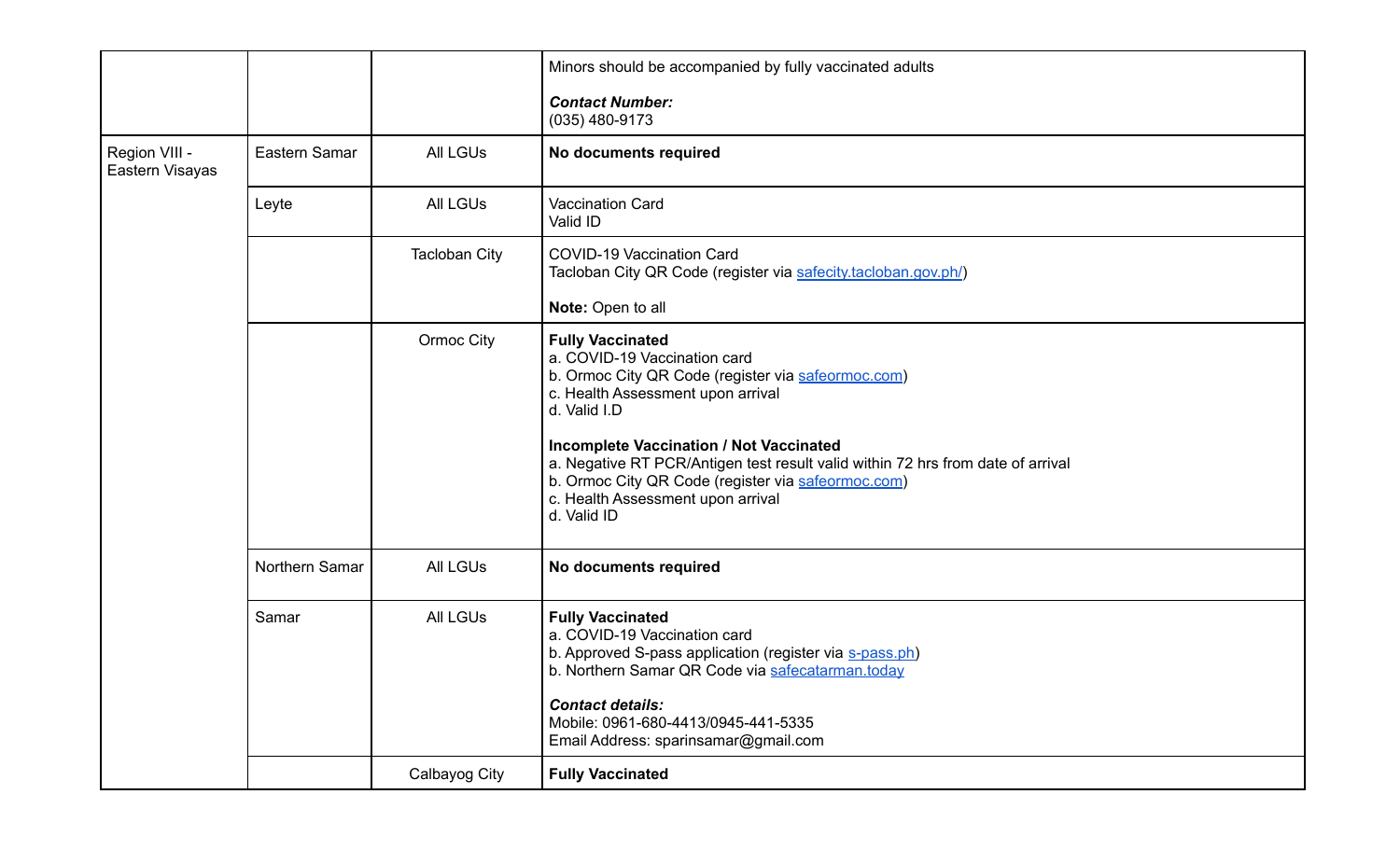|                        |                               |                     | a. COVID-19 Vaccination card<br>b. Approved S-pass application (register via s-pass.ph)<br>b. Northern Samar QR Code via safecatarman.today<br><b>Contact details:</b><br><b>Calbayog City Information Office</b><br>0917-272-5291<br>Email Address: calbayogtourism@gmail.com/calbayogtourism @yahoo.com                                                                                                                                                                                                                                                                                                             |
|------------------------|-------------------------------|---------------------|-----------------------------------------------------------------------------------------------------------------------------------------------------------------------------------------------------------------------------------------------------------------------------------------------------------------------------------------------------------------------------------------------------------------------------------------------------------------------------------------------------------------------------------------------------------------------------------------------------------------------|
|                        | Southern Leyte                | <b>All LGUs</b>     | <b>Fully Vaccinated</b><br>a. COVID-19 Vaccination card<br>b. Southern Leyte QR Code (register via trace southernleyte org.ph)<br>c. Valid ID<br><b>Incomplete Vaccination / Not Vaccinated</b><br>a. Negative RT PCR/Antigen test result valid within 5 days from date of arrival<br>b. Proof of 1st dose of Vaccination (for partially Vaccinated)<br>c. Medical Clearance certifying their ineligibility for vaccination)<br>d. Southern Leyte QR Code (register via trace.southernleyte.org.ph)<br>e. Valid ID<br>Children ages 11 years old and below<br>Minors should be accompanied by fully vaccinated adults |
| Region IX -            |                               | <b>Isabela City</b> | Reasonable restriction shall apply                                                                                                                                                                                                                                                                                                                                                                                                                                                                                                                                                                                    |
| Zamboanga<br>Peninsula | Zamboanga del<br><b>Norte</b> | <b>All LGUs</b>     | <b>Fully Vaccinated</b><br>a. COVID-19 Vaccination card<br>b. Valid ID<br>c. Fill out Health Declaration form upon entry<br><b>Incomplete Vaccination / Not Vaccinated</b><br>a. Negative Antigen test result valid within 120 hrs prior to travel<br>b. Valid ID<br>c. Letter of Coordination from Dapitan City<br>d. Fill out Health Declaration form upon entry<br>E. Approved S-pass Travel Coordination Permit or Letter of acceptance<br>Children ages 11 years old and below<br>a. Accompanied by fully vaccinated adult<br>b. Identification Card                                                             |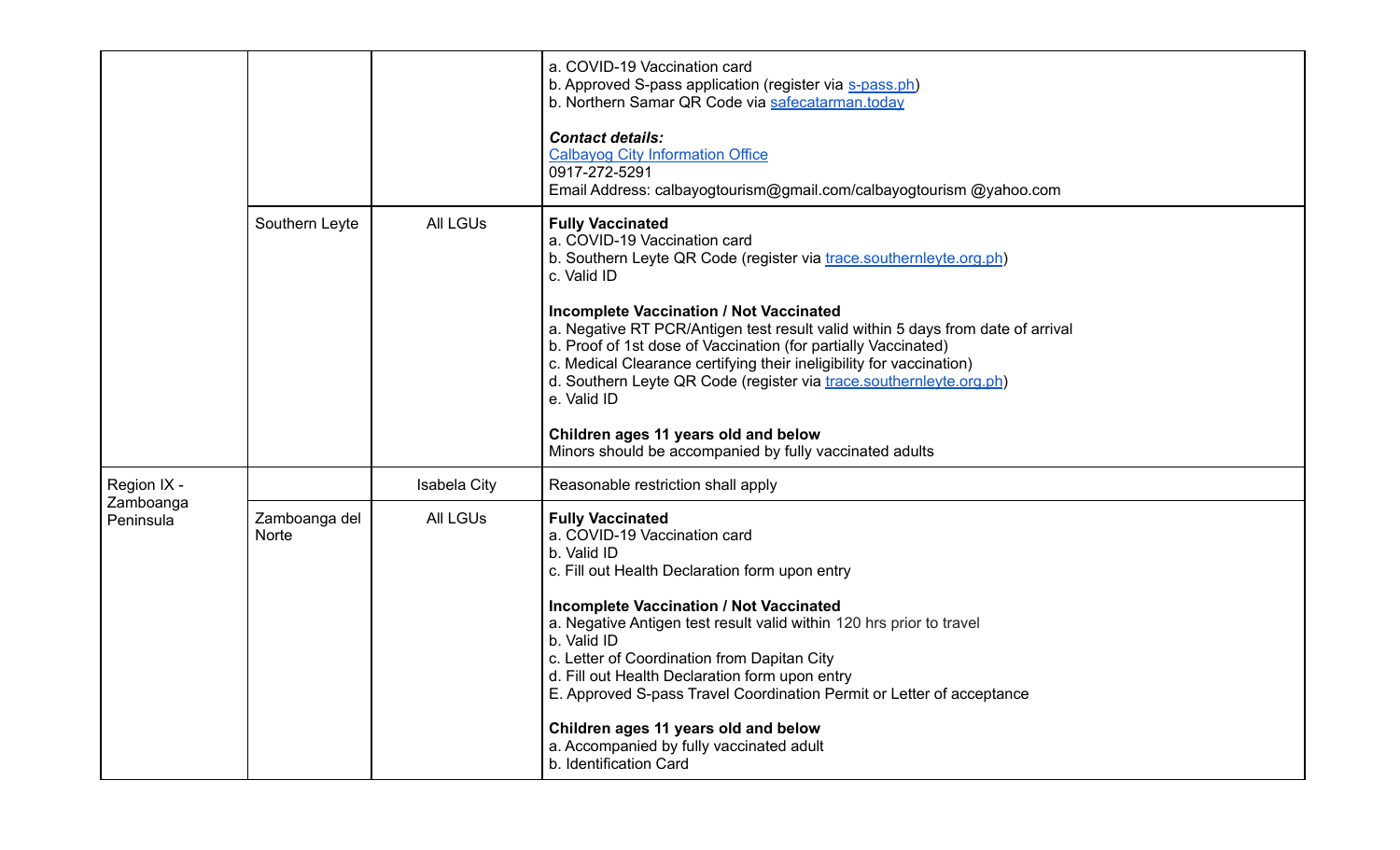|  | Dapitan City   | <b>Fully Vaccinated</b><br>a. COVID-19 Vaccination card<br>b. Valid ID<br>c. Fill out Health Declaration form upon entry<br><b>Incomplete Vaccination / Not Vaccinated</b><br>a. Negative Antigen test result valid within 120 hrs prior to travel<br>b. Valid ID<br>c. Letter of Coordination from Dapitan City<br>d. Fill out Health Declaration form upon entry<br>E. Approved S-pass Travel Coordination Permit or Letter of acceptance<br>Children ages 11 years old and below<br>a. Accompanied by fully vaccinated adult<br>b. Identification Card |
|--|----------------|-----------------------------------------------------------------------------------------------------------------------------------------------------------------------------------------------------------------------------------------------------------------------------------------------------------------------------------------------------------------------------------------------------------------------------------------------------------------------------------------------------------------------------------------------------------|
|  | Dipolog City   | <b>Fully Vaccinated</b><br>a. COVID-19 Vaccination card<br>b. Valid ID<br>c. Fill out Health Declaration form upon entry<br><b>Incomplete Vaccination / Not Vaccinated</b><br>a. Negative Antigen test result valid within 120 hrs prior to travel<br>b. Valid ID<br>c. Letter of Coordination from Dapitan City<br>d. Fill out Health Declaration form upon entry<br>E. Approved S-pass Travel Coordination Permit or Letter of acceptance<br>Children ages 11 years old and below<br>a. Accompanied by fully vaccinated adult<br>b. Identification Card |
|  | Zamboanga City | <b>Fully Vaccinated and Boosted</b><br>a. COVID-19 Vaccination card<br>b. Valid ID<br>C. Negative RT-PCR/Antigen test (without booster shot)<br><b>Incomplete Vaccination / Not Vaccinated</b><br>a. Negative RT PCR valid within 72 hours prior arrival<br>b. Valid ID                                                                                                                                                                                                                                                                                   |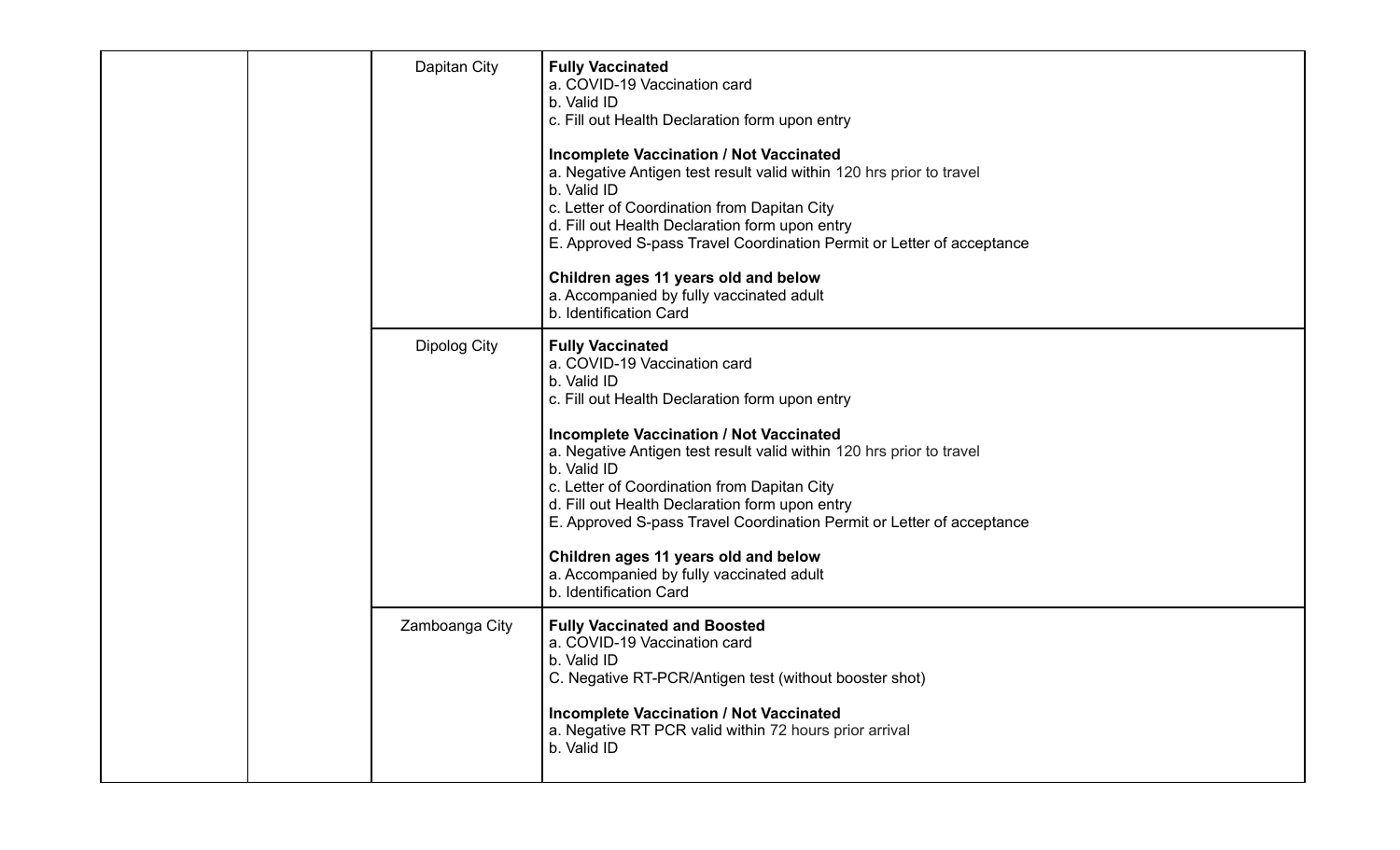|            |                      |                 | Children ages 17 years old and below<br>a. Accompanied by fully vaccinated adult                                                                                                                                                                                                                                                                                                     |
|------------|----------------------|-----------------|--------------------------------------------------------------------------------------------------------------------------------------------------------------------------------------------------------------------------------------------------------------------------------------------------------------------------------------------------------------------------------------|
|            | Zamboanga del<br>Sur | <b>All LGUs</b> | <b>Fully Vaccinated</b><br>a. COVID-19 Vaccination card<br>b. Government Issued ID<br><b>Incomplete Vaccination / Not Vaccinated</b><br>a. Negative RT PCR valid within 72 hrs prior to travel<br>b. Government Issued ID<br>Children ages 11 years old and below<br>a. Accompanied by fully vaccinated adult                                                                        |
|            |                      | Pagadian City   | <b>Fully Vaccinated</b><br>a. COVID-19 Vaccination card<br>b. Government Issued ID<br><b>Incomplete Vaccination / Not Vaccinated</b><br>a. Negative RT PCR valid within 72 hrs prior to travel<br>b. Government Issued ID<br>Children ages 11 years old and below<br>a. Accompanied by fully vaccinated adult                                                                        |
|            | Zamboanga<br>Sibugay | <b>All LGUs</b> | <b>Fully Vaccinated</b><br>a. COVID-19 Vaccination card<br>b. Government Issued ID<br>c. Negative RT-PCR/Antigen Test (for returning residents and OFWs)<br><b>Incomplete Vaccination / Not Vaccinated</b><br>a. Negative RT PCR valid within 120 hrs prior to travel<br>b. Government Issued ID<br>Children ages 11 years old and below<br>a. Accompanied by fully vaccinated adult |
| Region X - | <b>Bukidnon</b>      | All LGUs        | <b>Fully Vaccinated</b>                                                                                                                                                                                                                                                                                                                                                              |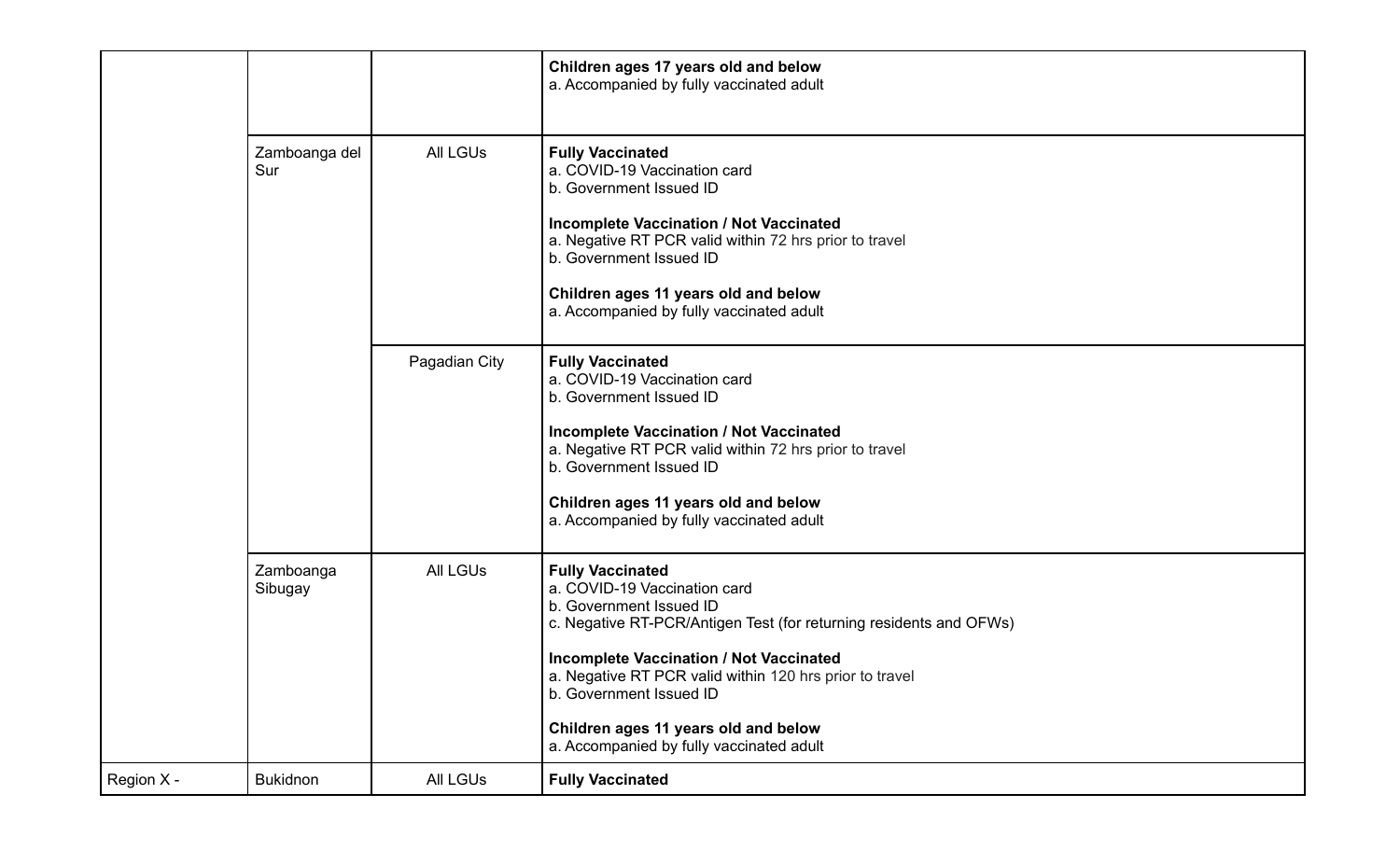| Northern Mindanao |                 |                    | a. COVID-19 Vaccination card<br>b. Fill out Health Declaration Form<br>c. Valid ID<br><b>Incomplete Vaccination / Not Vaccinated</b><br>a. Negative RT PCR valid within 72 hrs prior to travel<br>b. Fill out Health Declaration Form<br>c. Valid ID                                                                                                                                                            |
|-------------------|-----------------|--------------------|-----------------------------------------------------------------------------------------------------------------------------------------------------------------------------------------------------------------------------------------------------------------------------------------------------------------------------------------------------------------------------------------------------------------|
|                   | Camiguin        | <b>All LGUs</b>    | <b>Fully Vaccinated</b><br>a. COVID-19 Vaccination card<br>b. Visitor registration via CleanCamiquinQR<br>c. Valid ID<br>d. Booking confirmation from DOT-Accredited Establishment<br><b>Incomplete Vaccination / Not Vaccinated</b><br>a. Negative RT PCR valid within 72 hrs prior to travel<br>b. Fill out Health Declaration Form<br>c. Valid ID<br>d. Approved s-pass application (register via s-pass.ph) |
|                   | Lanao del Norte | <b>All LGUS</b>    | <b>Fully Vaccinated</b><br>a. COVID-19 Vaccination card<br>b. Fill out Health Declaration Form<br>c. Valid ID<br>d. Approved s-pass application (register via s-pass.ph)<br><b>Incomplete Vaccination / Not Vaccinated</b><br>a. Negative RT PCR valid within 72 hrs prior to travel<br>b. Fill out Health Declaration Form<br>c. Valid ID<br>d. Approved s-pass application (register via s-pass.ph)           |
|                   |                 | <b>Iligan City</b> | <b>Fully Vaccinated</b><br>a. COVID-19 Vaccination card<br>b. Fill out Health Declaration Form<br>c. Valid ID<br>d. Approved s-pass application (register via s-pass.ph)                                                                                                                                                                                                                                        |
|                   | Misamis         | All LGUs           | <b>Fully Vaccinated</b>                                                                                                                                                                                                                                                                                                                                                                                         |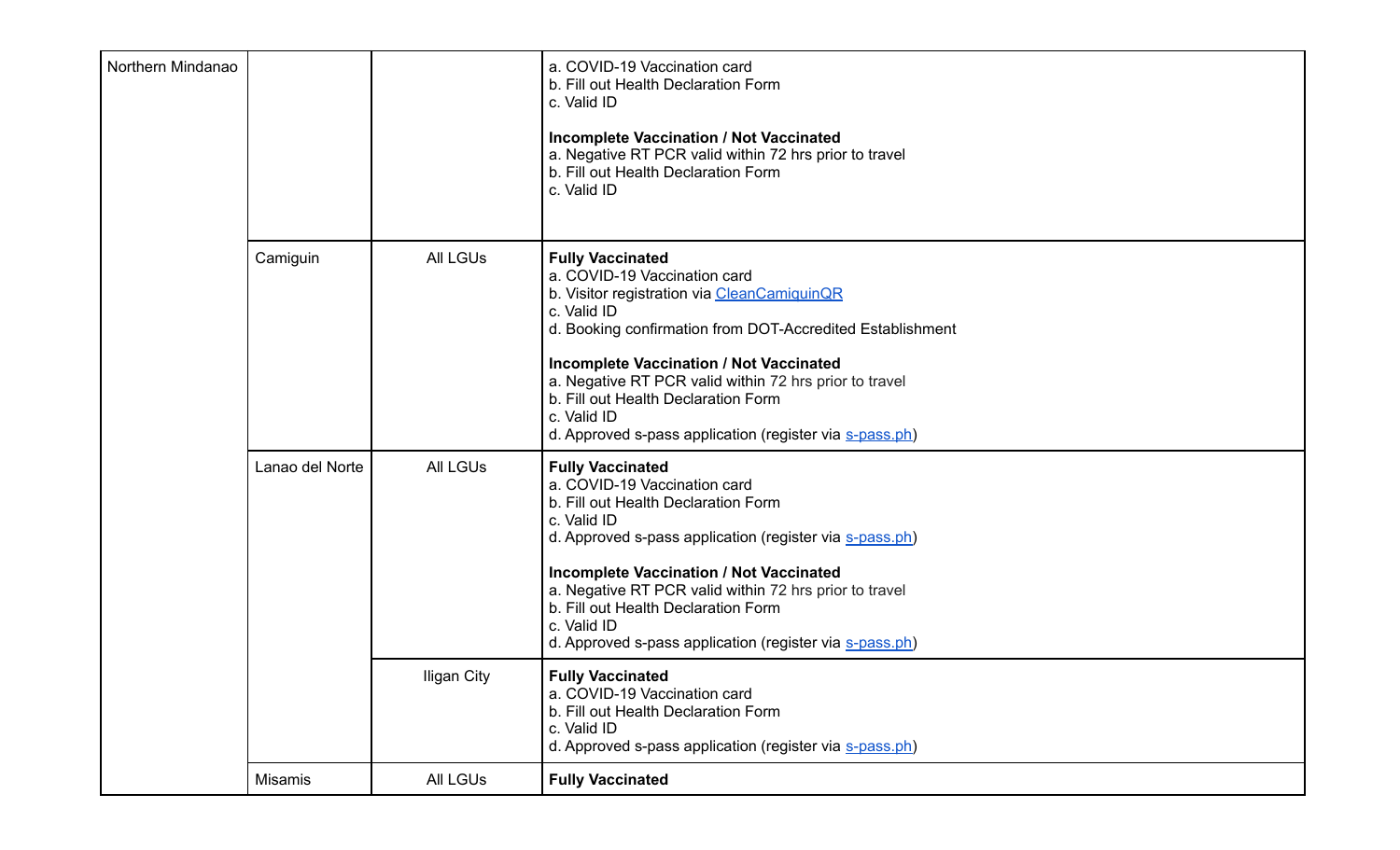|                             | Occidental                 |                 | a. COVID-19 Vaccination card<br>b. Fill out Health Declaration Form<br>c. Valid ID                                                                                                                                                                                             |
|-----------------------------|----------------------------|-----------------|--------------------------------------------------------------------------------------------------------------------------------------------------------------------------------------------------------------------------------------------------------------------------------|
|                             |                            |                 | <b>Incomplete Vaccination / Not Vaccinated</b><br>a. Negative RT PCR valid within 72 hrs prior to travel<br>b. Fill out Health Declaration Form<br>c. Valid ID                                                                                                                 |
|                             | <b>Misamis</b><br>Oriental | <b>All LGUs</b> | <b>Fully Vaccinated</b><br>a. COVID-19 Vaccination card<br>b. Fill out Health Declaration Form<br>c. Valid ID                                                                                                                                                                  |
|                             |                            |                 | <b>Incomplete Vaccination / Not Vaccinated</b><br>a. Negative RT PCR valid within 72 hrs prior to travel<br>b. Fill out Health Declaration Form<br>c. Valid ID                                                                                                                 |
|                             |                            | Cagayan de Oro  | <b>Fully Vaccinated</b><br>a. COVID-19 Vaccination card<br>b. Approved S-pass application (register via s-pass.ph)<br>c. Valid ID<br>D. Visitor registration via <b>HIGALA App</b><br>E. Pre-arrival coordination via OpCoors                                                  |
|                             |                            |                 | <b>Incomplete Vaccination / Not Vaccinated</b><br>a. Negative RT PCR valid within 72 hrs prior to travel<br>b. Approved S-pass application (register via s-pass.ph)<br>c. Valid ID<br>D. Visitor registration via <b>HIGALA App</b><br>E. Pre-arrival coordination via OpCoors |
| Region XI - Davao<br>Region | Davao de Oro               | <b>All LGUs</b> | <b>Fully Vaccinated</b><br>a. Follow entry protocol from Davao City;<br>b. Prior booking with accommodation establishments with DOT CAO/PCAO is required.<br>c. Valid ID<br>d. Submit themselves for inspection at borders.                                                    |
|                             |                            |                 | <b>Incomplete Vaccination / Not Vaccinated</b><br>a. Follow entry protocol from Davao City<br>b. Prior booking with accommodation establishments with DOT CAO/PCAO is required.                                                                                                |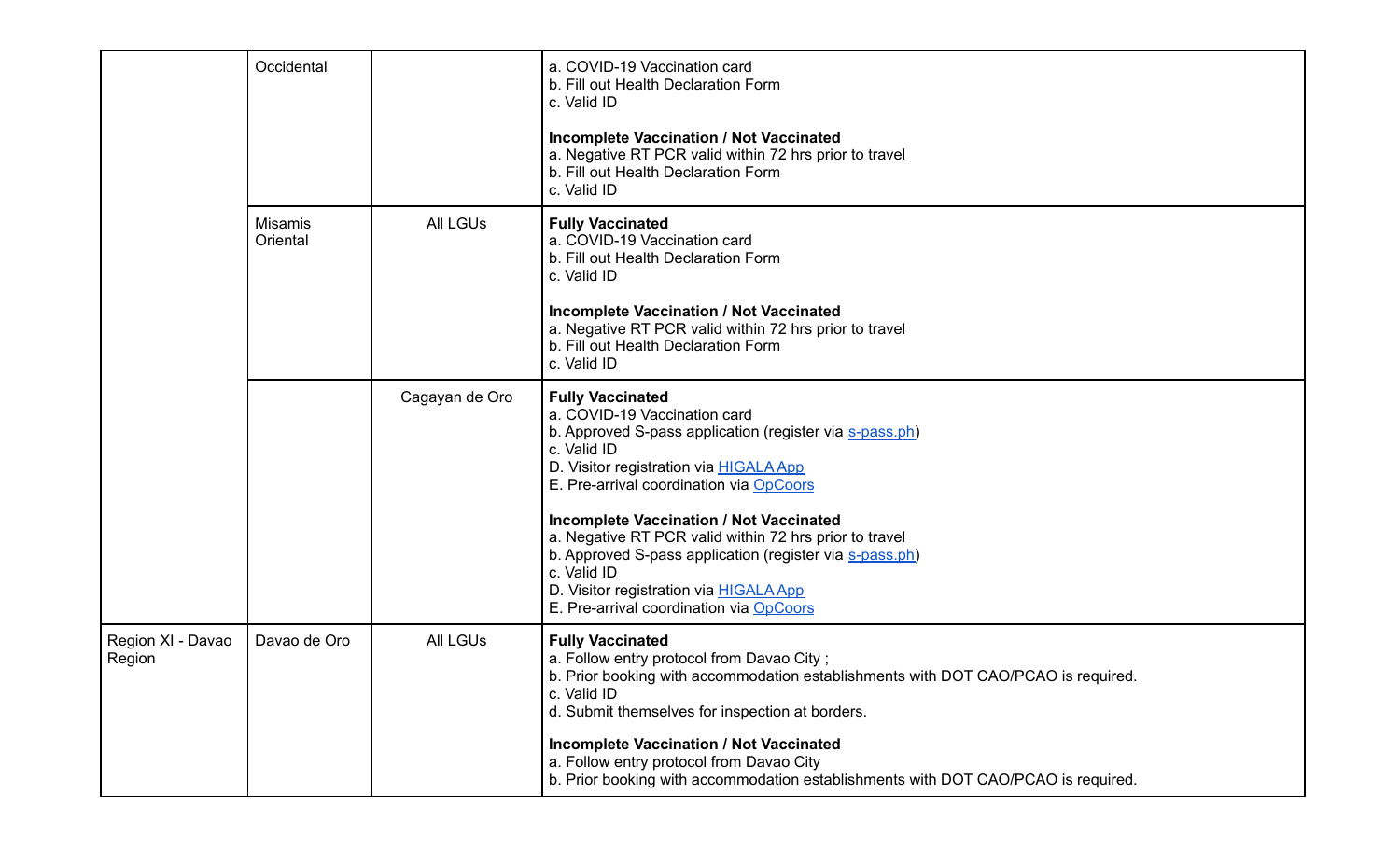|                           |                             | c. Valid ID<br>d. Submit themselves for inspection at borders                                                                                                                                                                                                                                                                                                                                                                                                                   |
|---------------------------|-----------------------------|---------------------------------------------------------------------------------------------------------------------------------------------------------------------------------------------------------------------------------------------------------------------------------------------------------------------------------------------------------------------------------------------------------------------------------------------------------------------------------|
| Davao del<br><b>Norte</b> | <b>All LGUs</b>             | Fully Vaccinated and Incomplete Vaccination / Not Vaccinated<br>a.Valid ID<br>b. QR code via DCIMS Registration (<br>https://davnorsystem.gov.ph/DCIMSregistration/OnlineApplication/Registration)<br>c. Prior Booking is required<br>Note: Jurisdiction as per establishment if they require vaccination card or not                                                                                                                                                           |
|                           | <b>Island City of Samal</b> | <b>For Fully Vaccinated</b><br>a. Booking accommodations with DOT accredited establishments<br>b.Valid ID<br><b>Incomplete Vaccination / Not Vaccinated</b><br>a. Booking accomodations with accredited establishments<br>b.Valid ID                                                                                                                                                                                                                                            |
| Davao del Sur             | <b>All LGUs</b>             | <b>Fully Vaccinated</b><br>a. Valid ID<br>b. Vaccination Card<br>c. Booking Confirmation coming from DOT accredited establishments<br><b>Incomplete Vaccination / Not Vaccination</b><br>a. Valid ID<br>b. Booking confirmation coming from DOT accredited establishments                                                                                                                                                                                                       |
|                           | Davao City                  | <b>Fully Vaccinated</b><br>International Arrival via Davao International Airport<br>a. Negative RT-PCR (48 hrs before departure)<br>b. World Health Organization (WHO) Certificate OR VaxCertph<br><b>Incomplete Vaccination / Not Vaccinated</b><br>a. Negative RT-PCR (48 hrs before the departure),<br>B. Must undergo Facility-Based Quarantine<br>DOMESTIC LAND, AIR AND SEA TRAVEL<br><b>Vaccinated and Unvaccinated</b><br>a. NO Requirements needed except for Valid ID |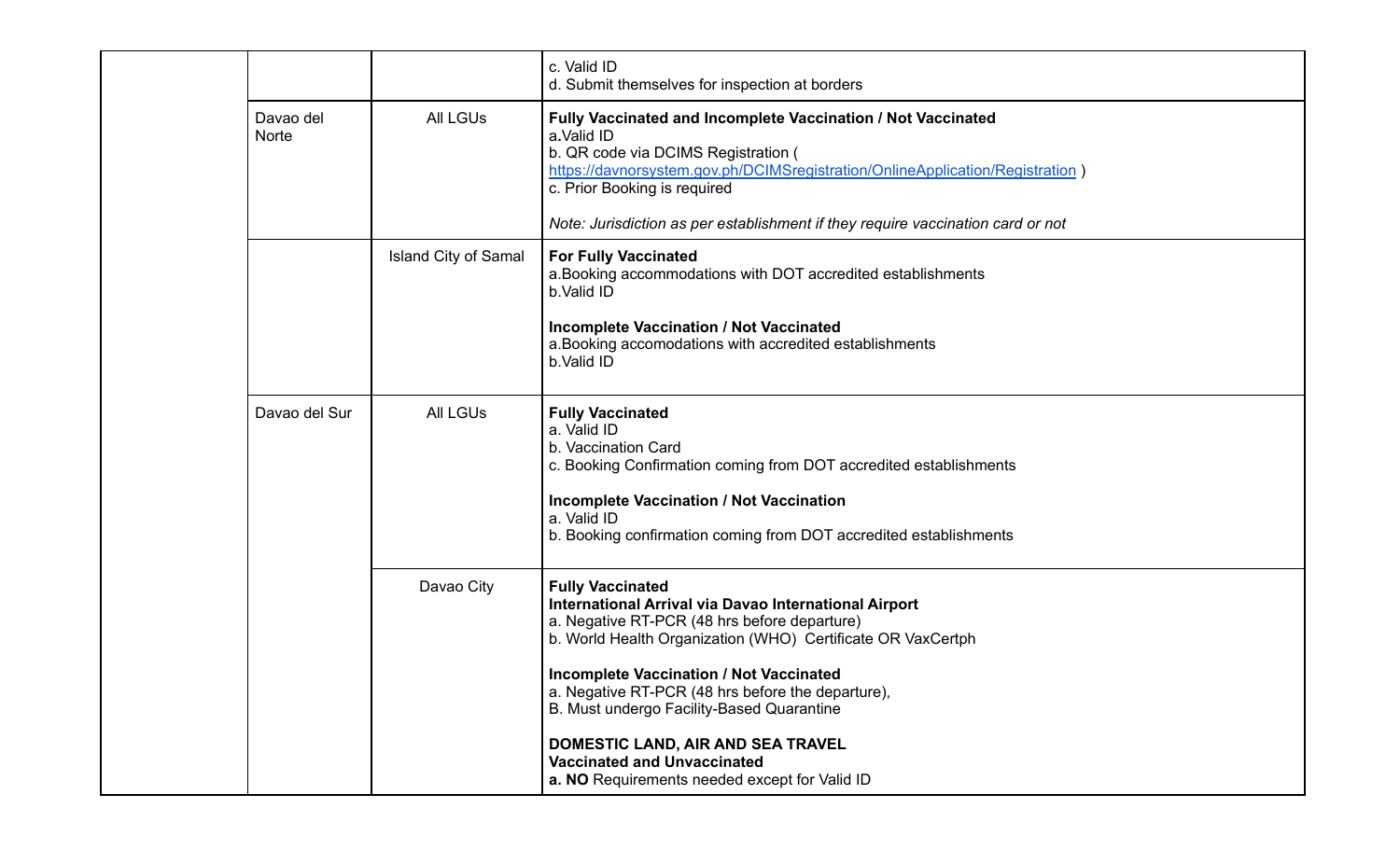|  |                     |                 | b. If you wish to go to Malls some establishments require Davao QR code you may get via (<br>https://persons.safe-davao.com/)                                                                                                                                                                                                                                                                                                                                                                                                                                                                                                                                                                                                                                                                                                                                                                                                                                                                                                                                                                                                    |
|--|---------------------|-----------------|----------------------------------------------------------------------------------------------------------------------------------------------------------------------------------------------------------------------------------------------------------------------------------------------------------------------------------------------------------------------------------------------------------------------------------------------------------------------------------------------------------------------------------------------------------------------------------------------------------------------------------------------------------------------------------------------------------------------------------------------------------------------------------------------------------------------------------------------------------------------------------------------------------------------------------------------------------------------------------------------------------------------------------------------------------------------------------------------------------------------------------|
|  | Davao<br>Occidental | <b>All LGUs</b> | <b>Fully Vaccinated</b><br>For OVERSEAS FILIPINO WORKERS AND OTHER INDIVIDUALS COMING FROM FOREIGN COUNTRIES<br>Quarantine, isolation, and testing shall follow the latest IATF guidelines upon arrival in the Philippines.<br>However, upon entering the Provincial Border. Provincial guidelines shall be followed.<br>The S-Pass (via s-pass.ph) will be required for LSI and ROFs. The ff: requirements must be submitted online<br>and a QR approval code must be secured prior to travel.<br>I. RAT or RT-PCR result taken within the last 72 hours<br>ii. Vaccination Certificates (via vaxcert.doh.gov.ph)<br>iii. Valid ID with photo<br>iv. Barangay acceptance<br>The approved s-pass QR code shall be presented at the border.<br>All other individuals, the following shall be required at the border.<br>a. Fully Vaccinated<br>i. Vaccination Certificates (via vaxcert.doh.gov.ph)<br>ii. Valid ID with photo<br>b. Incomplete Vaccination / Not Vaccinated<br>i. Vaccination Certificates (via vaxcert.doh.gov.ph)<br>ii. Valid ID with photo<br>iii. Negative RT-PCR or RAT result taken in the last 48 hours. |
|  | Davao Oriental      | <b>All LGUs</b> | <b>Fully Vaccinated</b><br>a. Travel Manifest<br>b. Valid ID<br><b>Incomplete Vaccination / Not Vaccinated</b><br>a. Travel Manifest<br>b. Valid ID                                                                                                                                                                                                                                                                                                                                                                                                                                                                                                                                                                                                                                                                                                                                                                                                                                                                                                                                                                              |
|  |                     | Mati City       | <b>Fully Vaccinated</b><br>a. Travel Manifest<br>b.Valid ID                                                                                                                                                                                                                                                                                                                                                                                                                                                                                                                                                                                                                                                                                                                                                                                                                                                                                                                                                                                                                                                                      |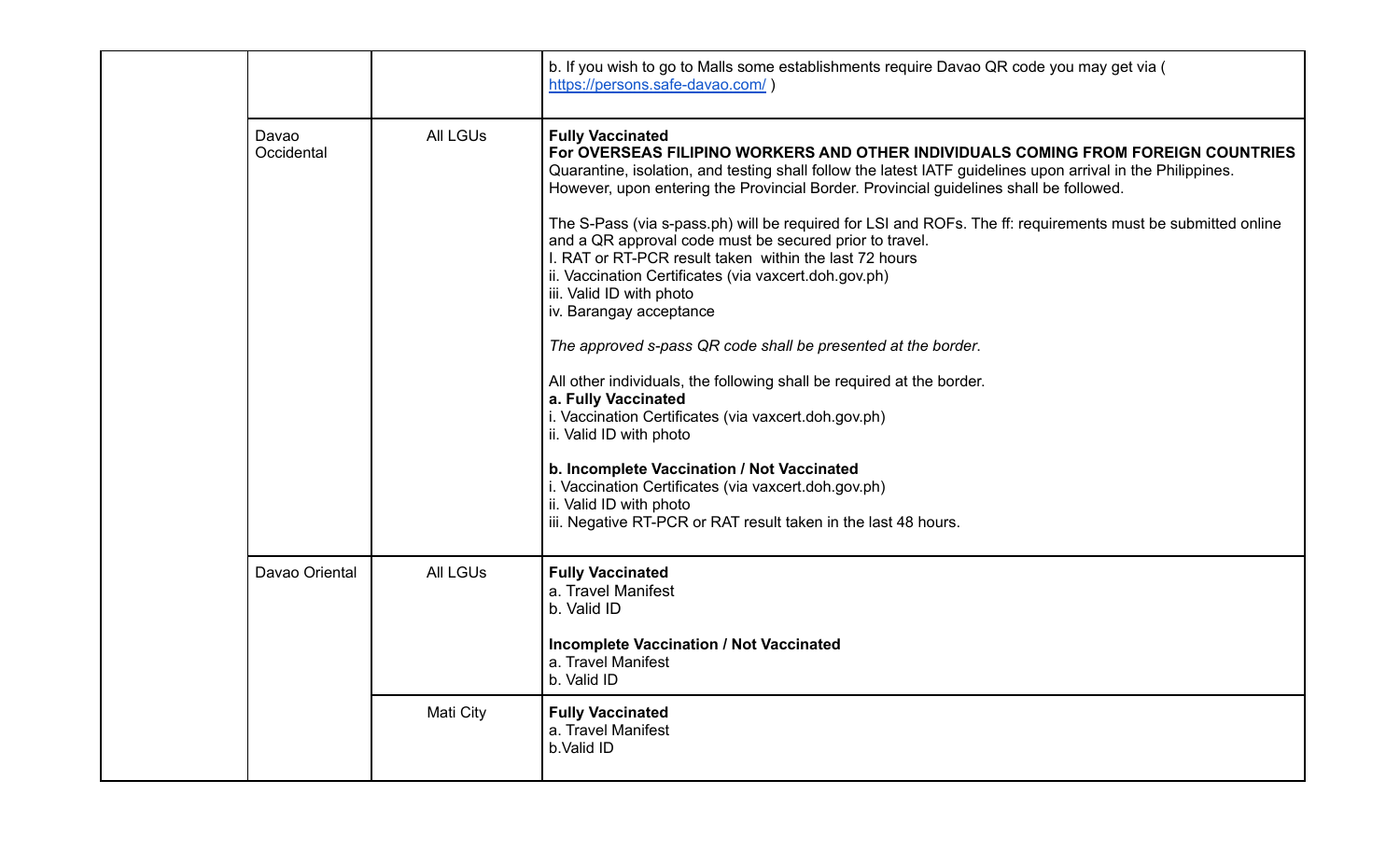|                                     |                     |                            | <b>B. Incomplete Vaccination / Not Vaccinated</b><br>a. Booking Confirmation coming from DOT accredited establishments<br>b.Valid ID                                                                                                                                       |
|-------------------------------------|---------------------|----------------------------|----------------------------------------------------------------------------------------------------------------------------------------------------------------------------------------------------------------------------------------------------------------------------|
| Region XII -<br><b>SOCCSKSARGEN</b> | Cotabato            | <b>All LGUs</b>            | <b>Fully Vaccinated</b><br>a. COVID-19 Vaccination Card<br>b. Approved S-pass application via s-pass.ph<br><b>Incomplete Vaccination / Not Vaccinated</b><br>a. Negative RT-PCR test valid within 72 hours prior to travel<br>b. Approved S-pass application via s-pass.ph |
|                                     | Sarangani           | <b>All LGUs</b>            | <b>Fully Vaccinated</b><br>a. COVID-19 Vaccination Card<br>b. Approved S-pass application via s-pass.ph<br><b>Incomplete Vaccination / Not Vaccinated</b><br>a. Negative RT-PCR test valid within 72 hours prior to travel<br>b. Approved S-pass application via s-pass.ph |
|                                     | South Cotabato      | <b>All LGUs</b>            | <b>Fully Vaccinated</b><br>a. COVID-19 Vaccination Card<br>b. Approved S-pass application via s-pass.ph<br><b>Incomplete Vaccination / Not Vaccinated</b><br>a. Negative RT-PCR test valid within 72 hours prior to travel<br>b. Approved S-pass application via s-pass.ph |
|                                     |                     | <b>General Santos City</b> | <b>Fully Vaccinated</b><br>a. COVID-19 Vaccination Card<br>b. Approved S-pass application via s-pass.ph<br><b>Incomplete Vaccination / Not Vaccinated</b><br>a. Negative RT-PCR test valid within 48 hours prior to travel<br>b. Approved S-pass application via s-pass.ph |
| Region XIII -<br><b>CARAGA</b>      | Agusan del<br>Norte | <b>All LGUs</b>            | <b>Fully Vaccinated</b><br>a. COVID-19 Vaccination Card<br>b. Valid ID                                                                                                                                                                                                     |